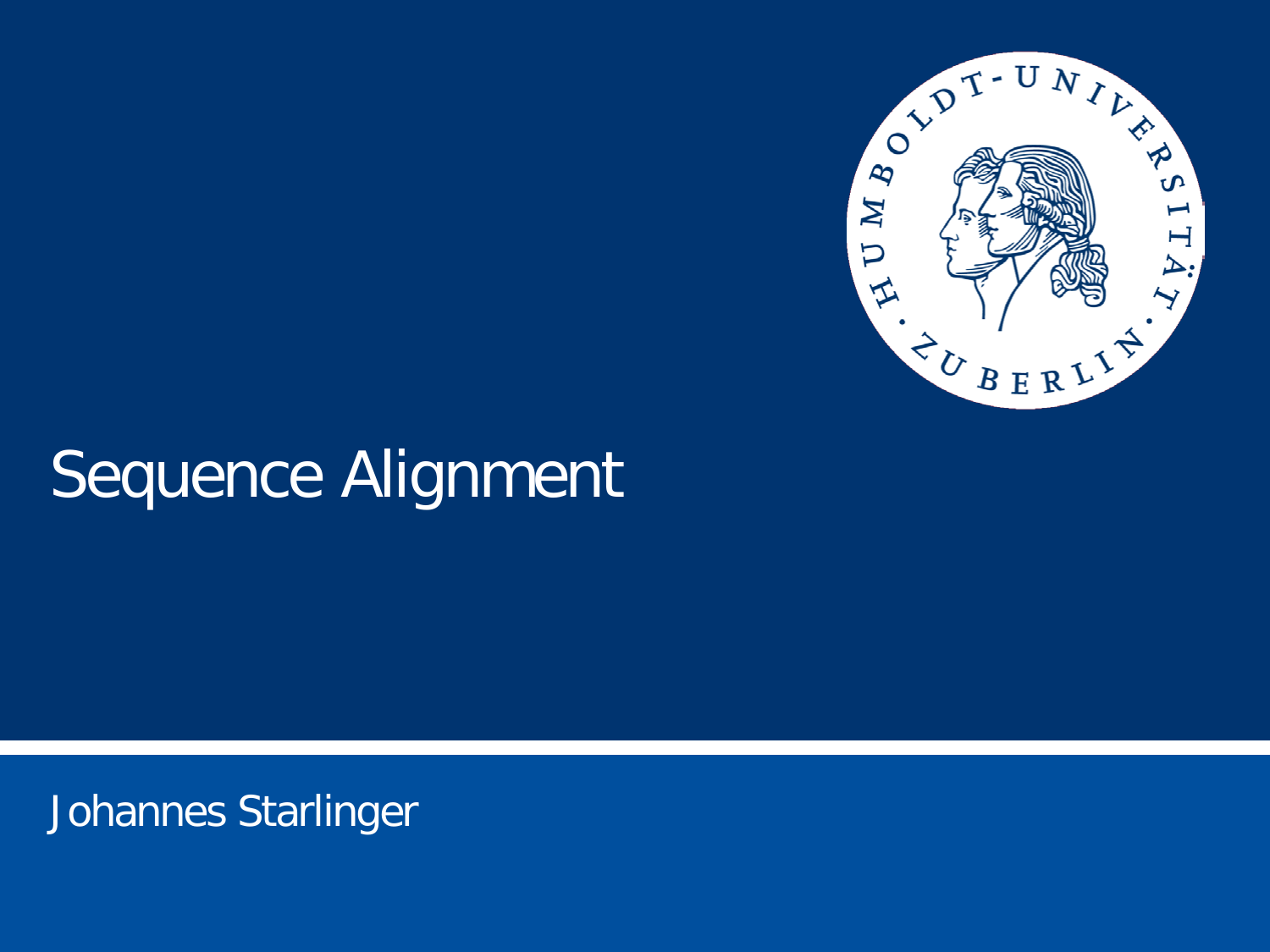- Approximate String Matching
- Edit distance and alignment
- Computing global alignments
- Local alignment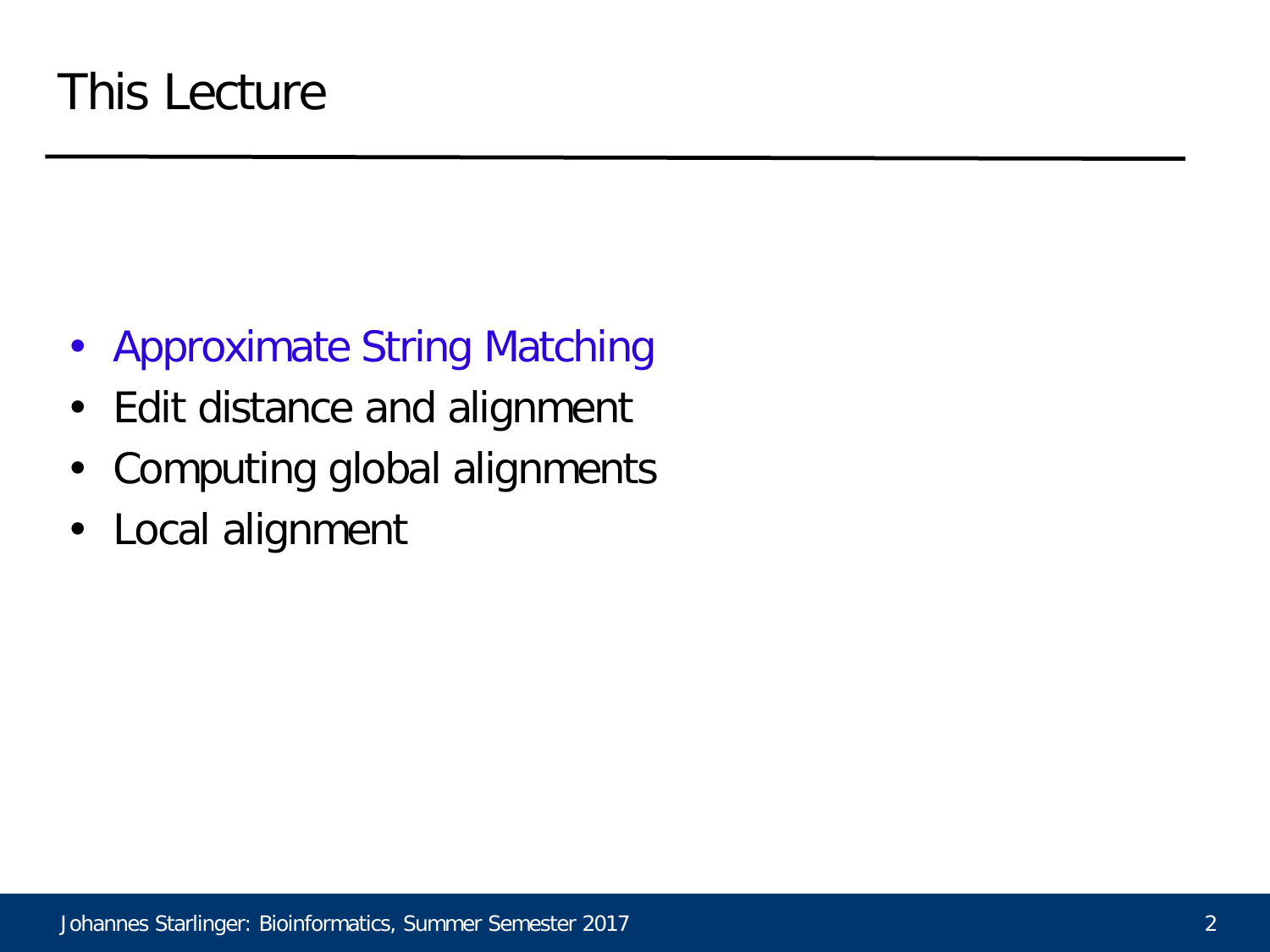- A fundamental principle of bioinformatics
	- The function of a protein depends on its physical structure
	- The physical structure depends on the protein sequence
	- The protein sequence depends on the gene sequence
	- If the sequence of two genes is only slightly different, so will be the protein sequence
	- If the sequence of two proteins is only slightly different, so will be their structure
	- If the structure of two proteins is only moderately different, they likely have the same (or at least share some) function
- Studying the sequence of genes allows the generation of hypotheses about their function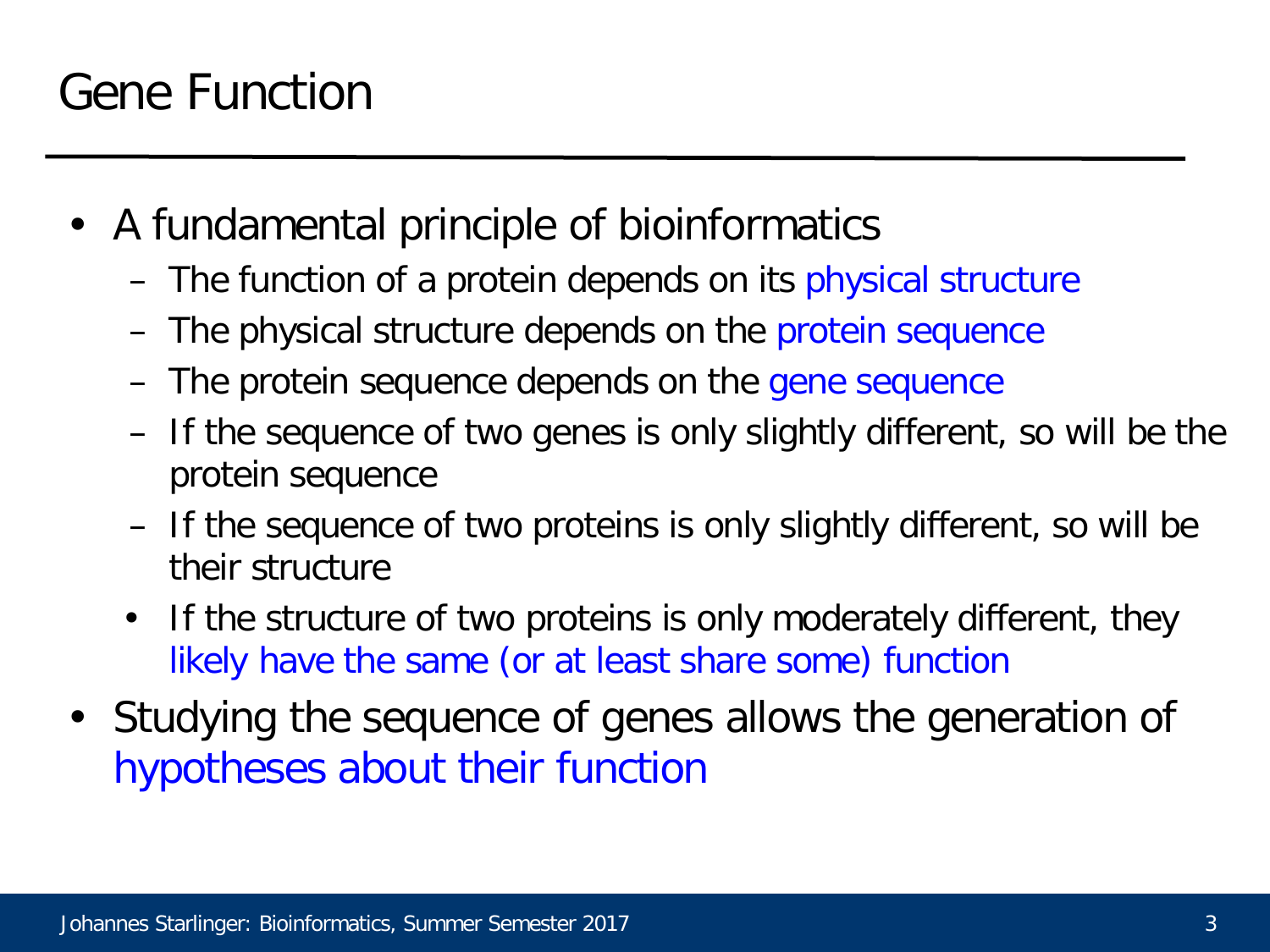- Evolution, sequences, and function
	- Any two species  $X_1$ ,  $X_2$  have a common ancestor A
	- Any gene G from A will undergo independent evolution in  $X_1$  and  $X_2$ , leading to genes  $G_1$  and  $G_2$
	- The more similar  $G_1$  and  $G_2$  are, the more likely do they still have the same function (that of G)
	- For any two genes of non-trivial length, the chance that they have a very similar sequence by chance is extremely small
	- Corollary: If two genes  $G_1$  and  $G_2$  today are very similar, they most likely derive from the same ancestor and most likely have the same function

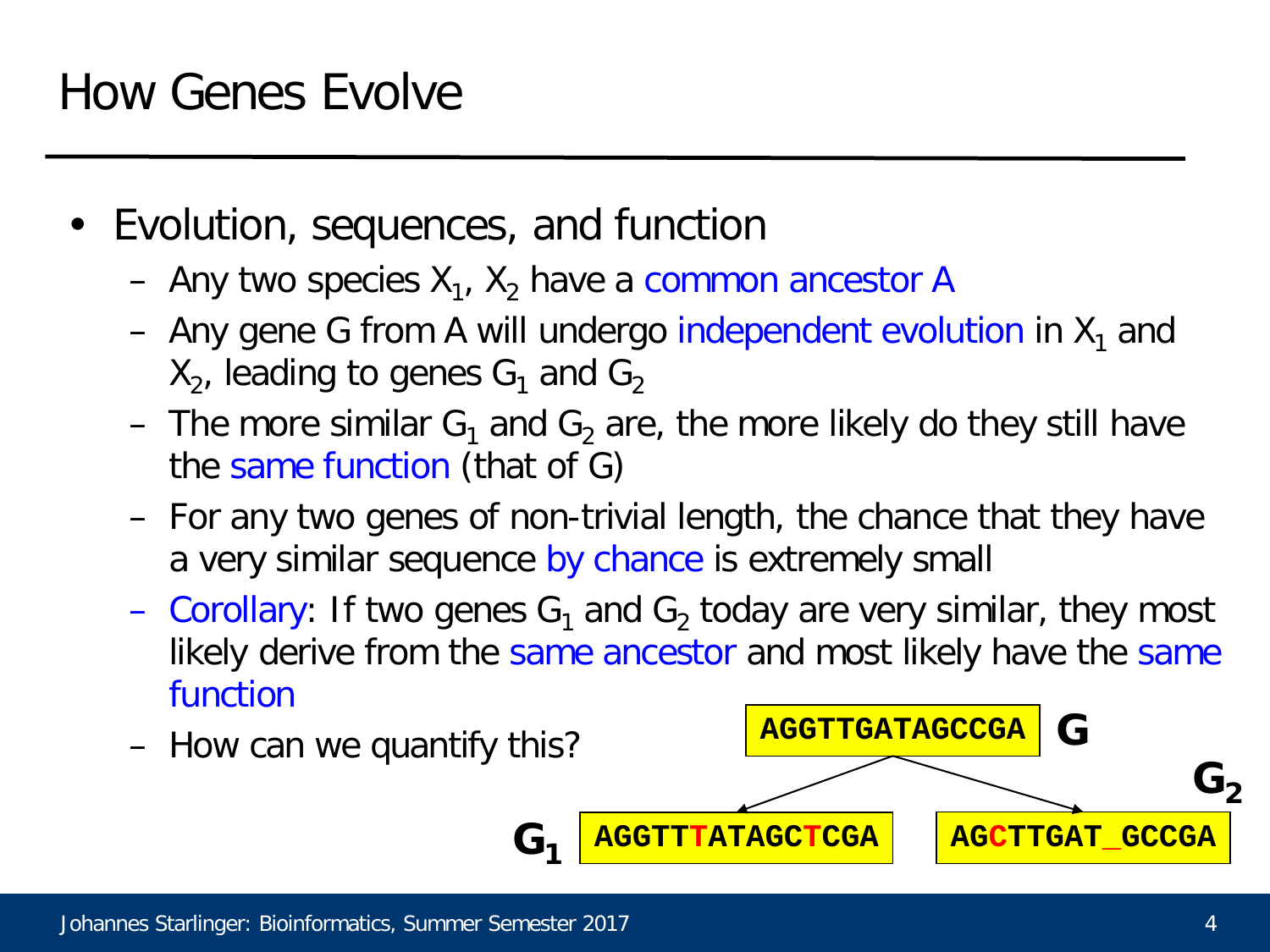- The simplest model: Single bases can be replaced (R), inserted (I), or deleted (D) (or kept (M))
- Any changes must be explained by sequences of I, D, R
	- I.e., by singular evolutionary events accumulating over time
	- We call this an edit script
- Very simple yet quite powerful model
- One more simplification

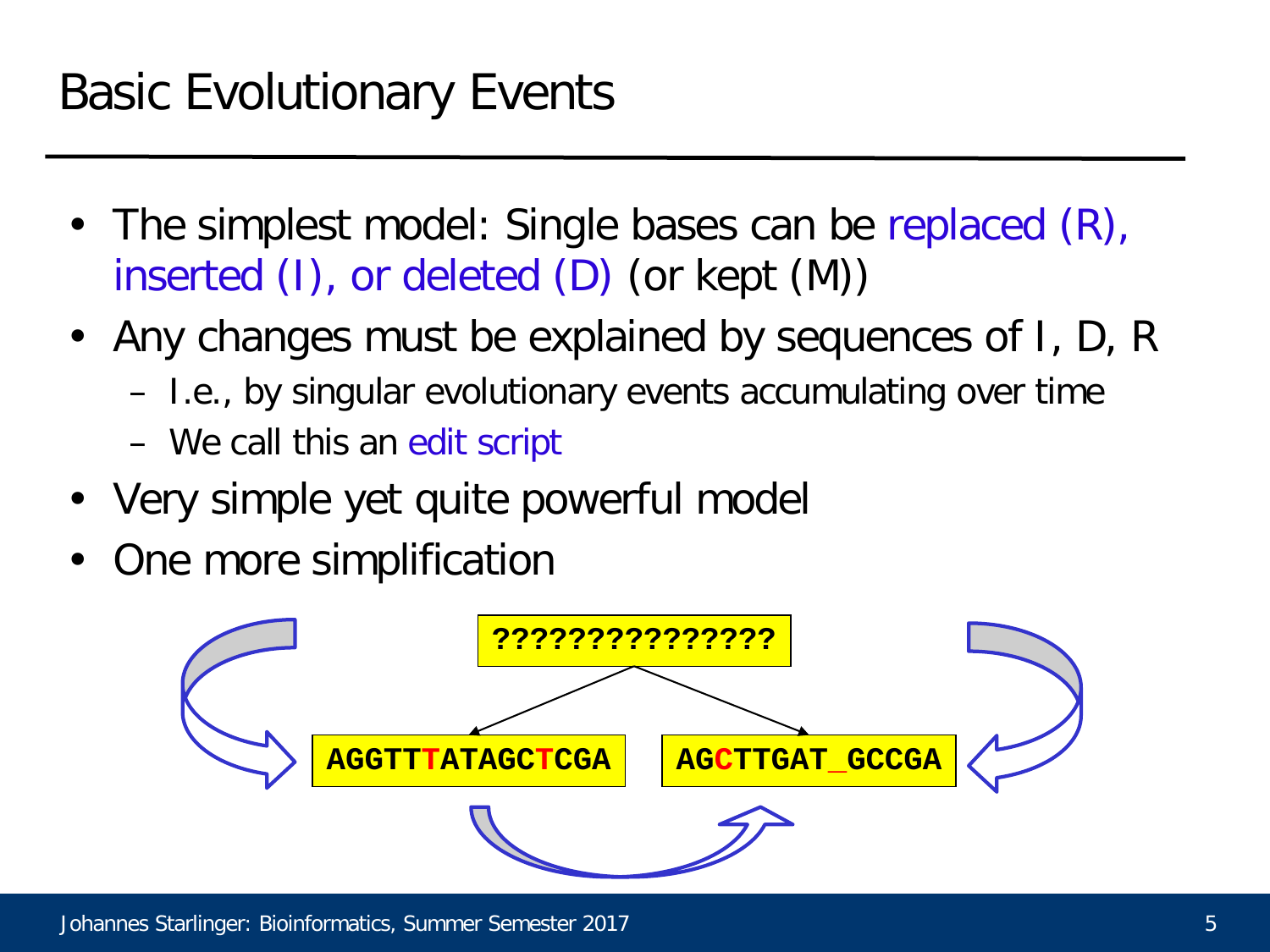- Family of genes identified first in Drosophila
- When activated in arbitrary cells, non functional eyes start to grow at various places of the body
- ey is a "master gene" controls a cascade of activations of other genes eventually leading to eye development
- Also inflicted with several other neural developments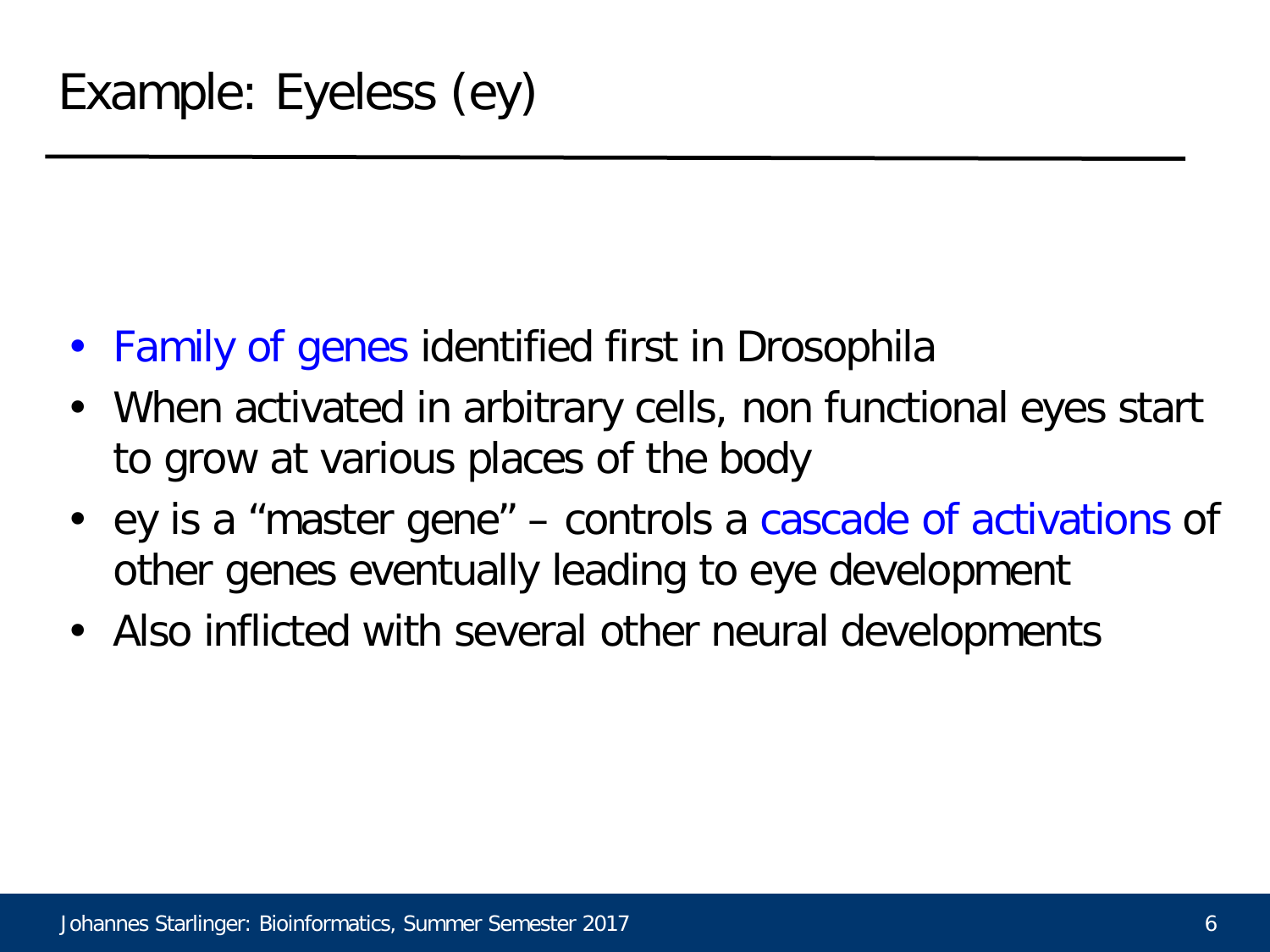

Red: Only shadow Blue: Lenses etc. Green: Mirrors

Oval: Compound eyes Rectangle: Single chamber

Source: Treisman (2004).

- Eyes probably are an example of convergent evolution
- However, genes controlling eye development are highly conserved across a wide range of species

Eyes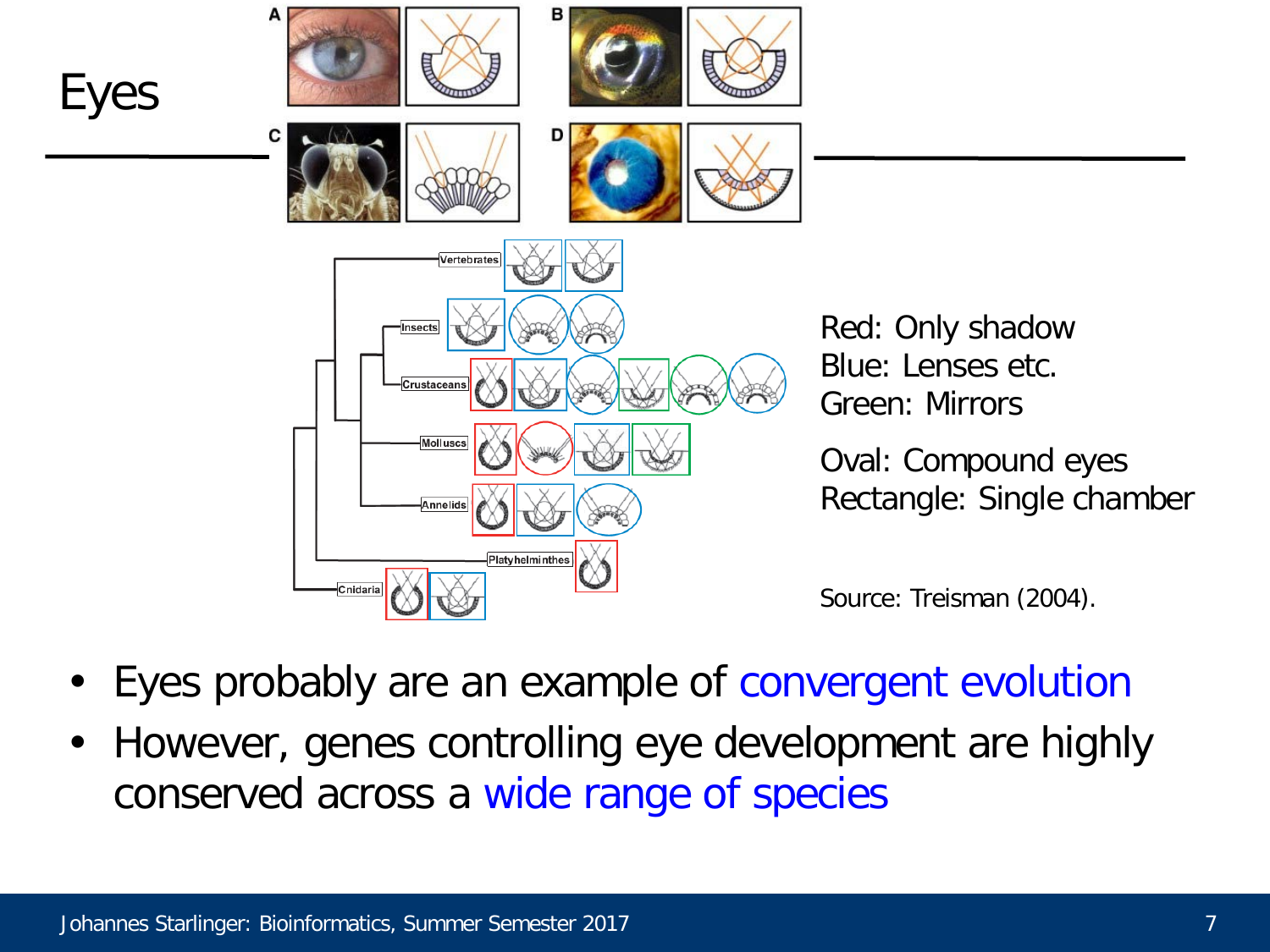## Homologues of "eyeless isoform D" (DM)

| C job: 201105063F73IVJY0G in UniProtKB by taxonomy - Mozilla Firefox                                                                                                                                                                                                                                                                                                                                                                        |                                                                                                                                                                                                                                                                                                                                                                                                                                                                                             |   |
|---------------------------------------------------------------------------------------------------------------------------------------------------------------------------------------------------------------------------------------------------------------------------------------------------------------------------------------------------------------------------------------------------------------------------------------------|---------------------------------------------------------------------------------------------------------------------------------------------------------------------------------------------------------------------------------------------------------------------------------------------------------------------------------------------------------------------------------------------------------------------------------------------------------------------------------------------|---|
| Datei Bearbeiten Ansicht Chronik Lesezeichen Extras Hilfe                                                                                                                                                                                                                                                                                                                                                                                   | MFTLQPTPTAIGTVVPPWSAGTLIERLPSLEDMAHKDNVIAMRNLPCLGTAGGSGLG                                                                                                                                                                                                                                                                                                                                                                                                                                   |   |
| eyeless uniprot drosophila - Google-Suche<br>iob:201105063F73IVJY0G in UniProtKB b X                                                                                                                                                                                                                                                                                                                                                        | GIAGKPSPTMEAVEASTASHPHSTSSYFATTYYHLTDDECHSGVNQLGGVFVGGRPL                                                                                                                                                                                                                                                                                                                                                                                                                                   |   |
| http://www.uniprot.org/uniprot/?query=job:201105063F73IVJY0G&by=taxonomy#<br><b>A</b> Meistbesuchte Seiten <b>Communist Produce Communist Produce</b> Congle [                                                                                                                                                                                                                                                                              | PDSTRQKIVELAHSGARPCDISRILQVSNGCVSKILGRYYETGSIRPRAIGGSKPRVAT                                                                                                                                                                                                                                                                                                                                                                                                                                 |   |
| <b>News</b><br>Protein Knowledgebase (UniProtKB) v     job:201105063F73IVJY0G<br>Search<br>229 results for job:201105063F73IVJY0G in UniProtKB browsing by taxonomy<br>View result list                                                                                                                                                                                                                                                     | AEVVSKISQYKRECPSIFAWEIRDRLLQENVCTNDNIPSVSSINRVLRNLAAQKEQQS<br>GSGSSSTSAGNSISAKVSVSIGGNVSNVASGSRGTLSSSTDLMQTATPLNSSESGGA<br>NSGEGSEQEAIYEKLRLLNTQHAAGPGPLEPARAAPLVGQSPNHLGTRSSHPQLVHG<br>NHQALQQHQQQSWPPRHYSGSWYPTSLSEIPISSAPNIASVTAYASGPSLAHSLSPP                                                                                                                                                                                                                                           |   |
| $\odot$ Ceractinomorpha (4)<br>⊖Eumetazoa (225)<br>Bilateria (224)<br>Coelomata (213)<br>⊖Deuterostomia (135)<br>⊖ Chordata (129)<br>⊕ Branchiostoma (10)<br>⊕ Urochordata<br>(8)<br>⊙Vertebrata (111)<br>Euteleostomi (109)<br>⊕ Clupeocephala<br>- (30)<br>⊙Tetrapoda (79)<br>Amniota (56)<br>⊙ Neognathae<br>(8)<br>$\odot$ Theria (48)                                                                                                  | NDIESLASIGHQRNCPVATEDIHLKKELDGHQSDETGSGEGENSNGGASNIGNTEDD<br>QARLILKRKLQRNRTSFTNDQIDSLEKEFERTHYPDVFARERLAGKIGLPEARIQVWF<br>NRRAKWRREEKLRNQRRTPNSTGASATSSSTSATASLTDSPNSLSACSSLLSGSAGG<br>PSVSTINGLSSPSTLSTNVNAPTLGAGIDSSESPTPIPHIRPSCTSDNDNGRQSEDCRI<br>VCSPCPLGVGGHQNTHHIQSNGHAQGHALVPAISPRLNFNSGSFGAMYSNMHHTAL<br>SMSDSYGAVTPIPSFNHSAVGPLAPPSPIPQQGDLTPSSLYPCHMTLRPPPMAPAHHI<br>IVPGDGGRPAGVGLGSGQSANLGASCSGSGYEVLSAYALPPPPMASSSAADSSFSAA<br>SASANVTPHHTIAQESCPSPCSSASHFGVAHSSGFSSDPISPAVS |   |
| ⊖ Eutheria (47)<br>Euarchontoglires (41)<br>⊙ Glires (Rodents and rabbits) (22)<br>Homo sapiens (Human) (19)<br>Glires (Ro<br>$\bigoplus$ Laurasiatheria (6)<br>Monodelphis domestica (Gray short-tailed<br>gray opossum) (1)                                                                                                                                                                                                               | 250 most similar protein<br>sequences in UniProt                                                                                                                                                                                                                                                                                                                                                                                                                                            |   |
| ⊖Batrachia (23)<br>⊙Anura (18)<br>⊙Salamandroidea (5)<br>Lampetra japonica (Japanese lamprey) (Entosphenus                                                                                                                                                                                                                                                                                                                                  | - Sequence identities all $>50\%$ ,                                                                                                                                                                                                                                                                                                                                                                                                                                                         |   |
| (aponicus) (2)<br>⊕ Echinodermata (4)<br>Saccoglossus kowalevskii (Acorn worm)<br>(2)<br>⊖ Protostomia (78)<br>⊕'Annelida (3)<br>Arthropoda (72)<br>© Decapodiformes (2)<br>Lineus sanguineus (Ribbon worm) (1)<br>⊙ Platyhelminthes (5)<br>⊙Dugesiidae (3)<br>"Schistosoma mansoni (Blood fluke) (2)<br>Pseudocoelomata (6)<br>Brachionus plicatilis (Marine rotifer) (Brachionus muelleri)<br>(1)<br>$\odot$ Nematoda (roundworms)<br>(5) | $-$ All p-Values < 1E-50                                                                                                                                                                                                                                                                                                                                                                                                                                                                    |   |
| ◯ Caenorhabditis (3)<br>Caenorhabditis briggsae<br>- (1)<br>Caenorhabditis elegans<br>(1)                                                                                                                                                                                                                                                                                                                                                   | emester 2017                                                                                                                                                                                                                                                                                                                                                                                                                                                                                | 8 |

- 250 most similar protein sequences in UniProt
	- Sequence identities all >50%,
	- All p-Values < 1E-50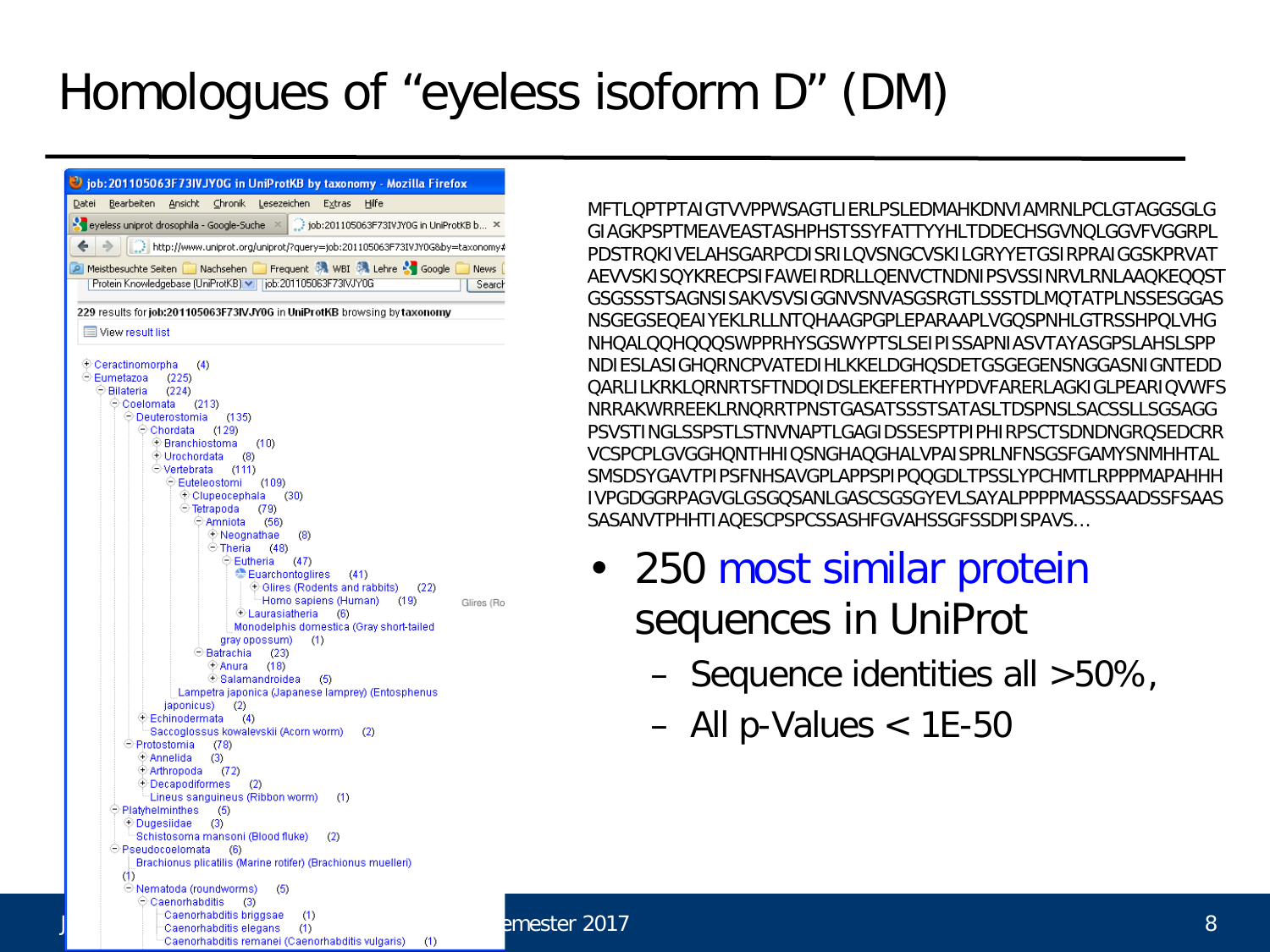- Approximate String Matching
- Edit distance and alignment
- Computing global alignments
- Local alignment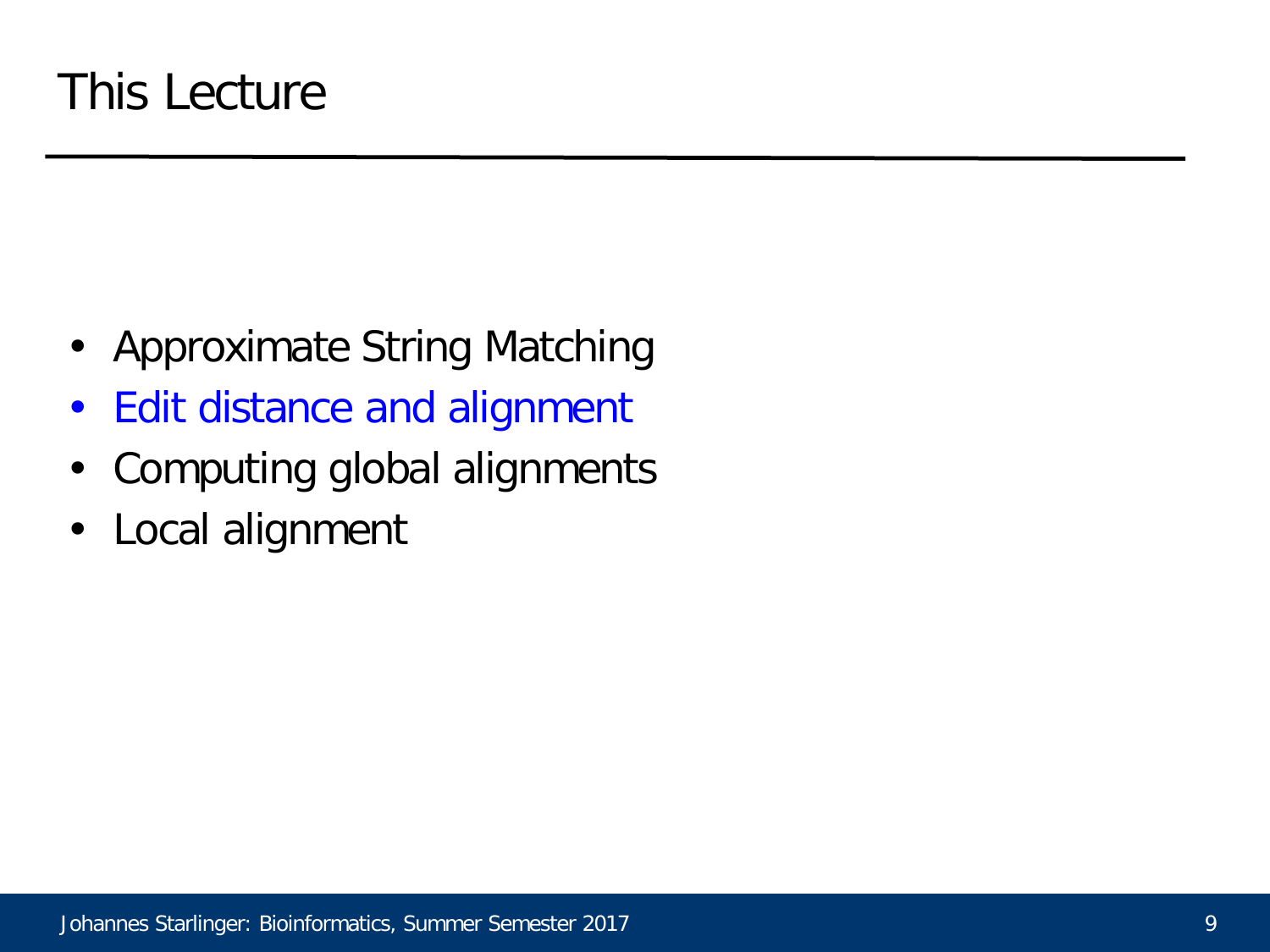- **Definition** 
	- Let A,  $B \in \Sigma^*$
	- An edit script e is a sequence of operations I, D, R, M
	- e is an edit script for A and B iff  $e(A)=B$ 
		- Slightly underdetermined which replacement? Which base to insert?
	- The length of an edit script is the number of I,D,R it contains
	- The edit distance between A and B is the length of the shortest edit script for A and B
- Remarks
	- If we know  $e(A)=B$ , determining e' with  $e'(B)=A$  is trivial
	- The shortest edit script is not unique, but its length is

| — MIMMMR      | TRMMMDT        |
|---------------|----------------|
| A TGTA        | <b>ATGTA</b>   |
| <b>AGTGTC</b> | <b>AGTGT C</b> |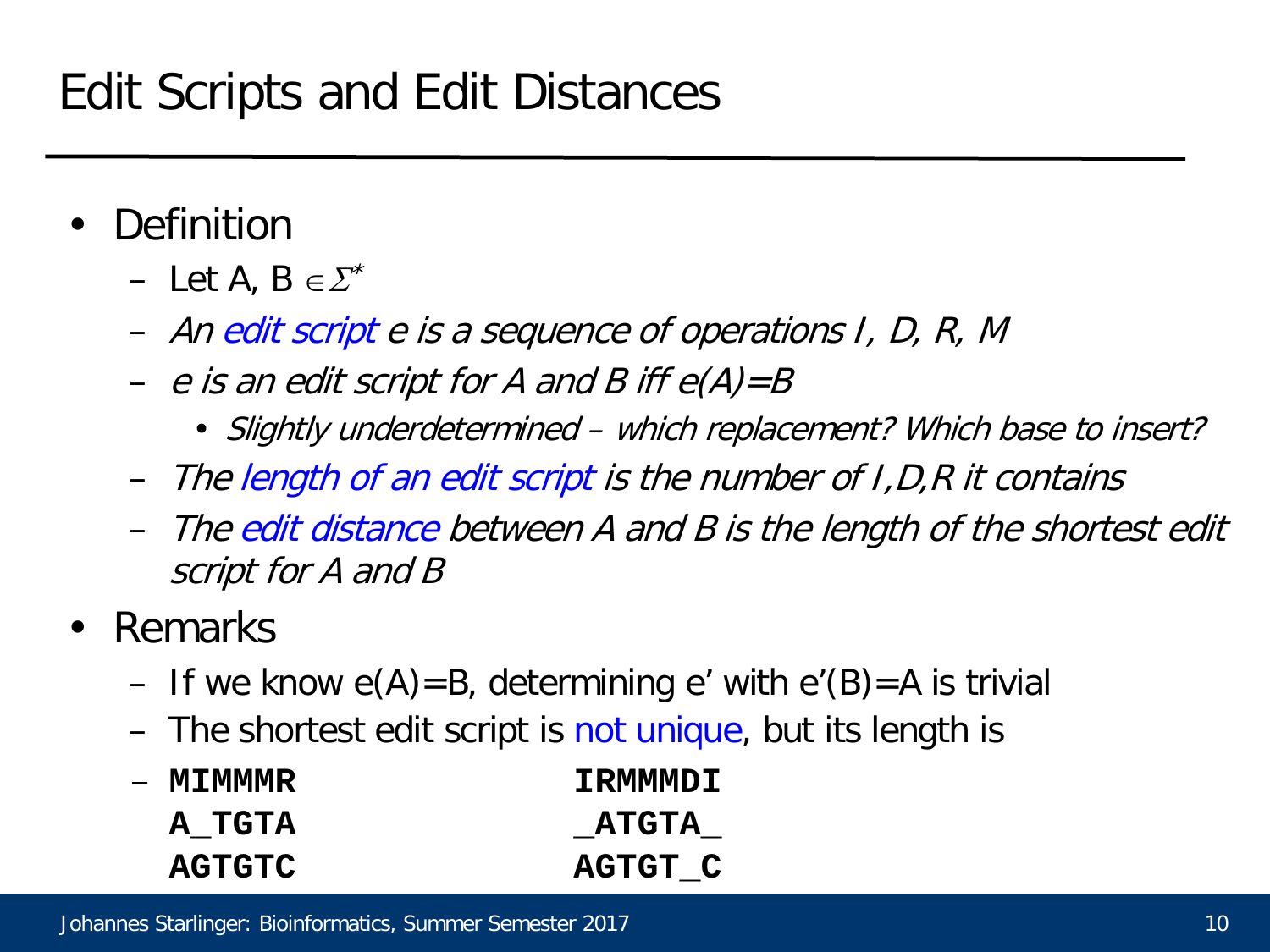## Alignment

- Edit scripts are intuitive from an evolutionary point-of-view, but somewhat clumsy from a computational point-of-view
- Definition
	- A (global) alignment of strings A, B is an arrangement of A and B, enriched with  $\mu$   $\mu$  at arbitrary positions, under each other such that no column contains two "\_"
	- The score of an alignment is the number of "\_" plus the number of mismatching columns it contains
	- The alignment distance between A and B is the minimal score of any alignment of A and B
- Edit distance and alignment distance are essentially identical
- **Examples**

|               | $-$ A TGT A   | A T GTA       | <b>AGAGAG</b> | <b>AGAGAG</b> |
|---------------|---------------|---------------|---------------|---------------|
|               | <b>AGTGTC</b> | <b>AGTGTC</b> | GAGAGA        | <b>GAGAGA</b> |
| <b>Score:</b> |               | 5             |               |               |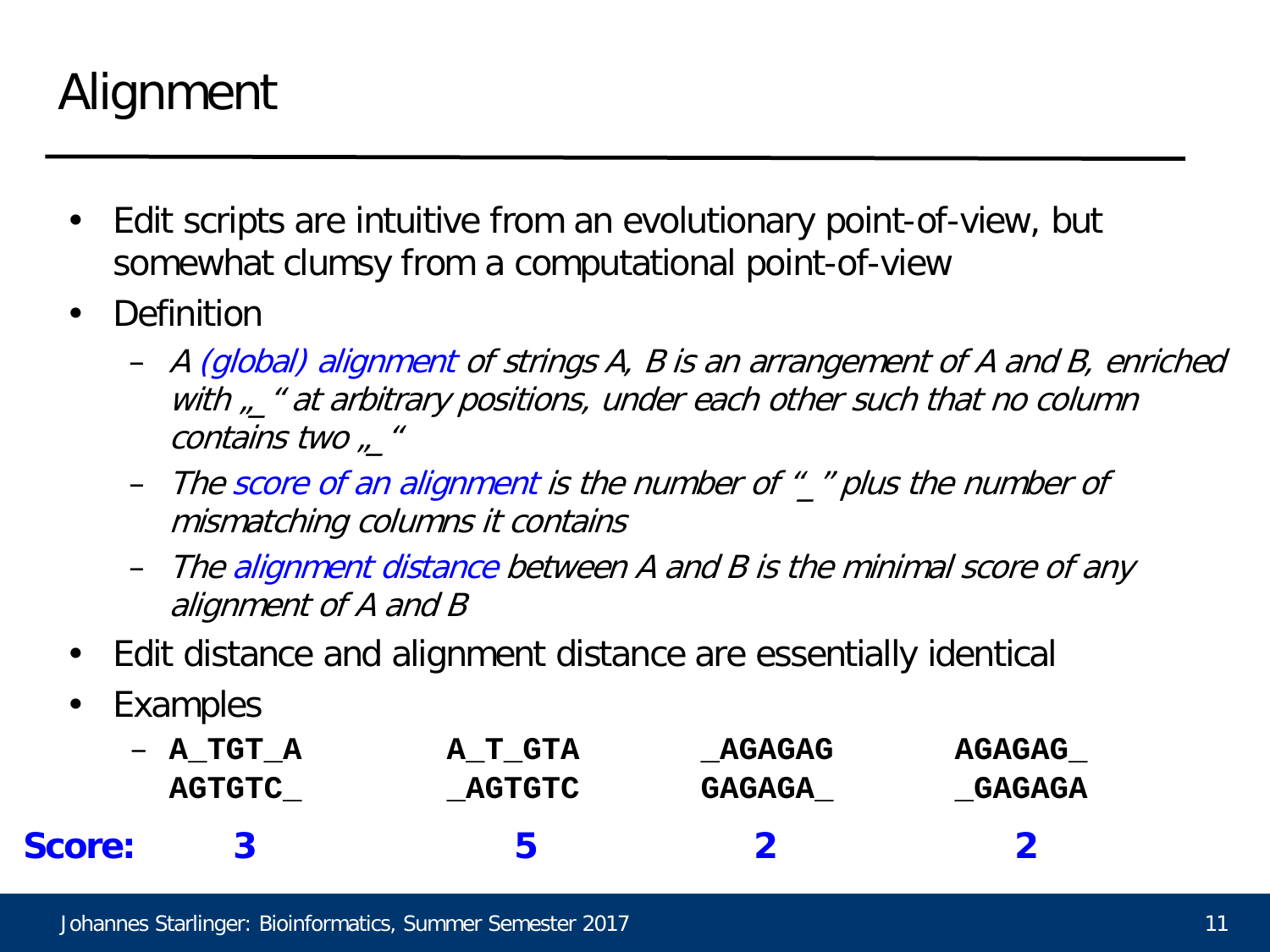## A Visual Approach: Dotplots

- A dotplot of two strings A, B is a matrix M with
	- The i'th character in A is represented by the i'th column
	- The j'th character in B is represented by the j'th row
	- $M[i,j]=1$  (blue) iff  $A[i] = B[i]$

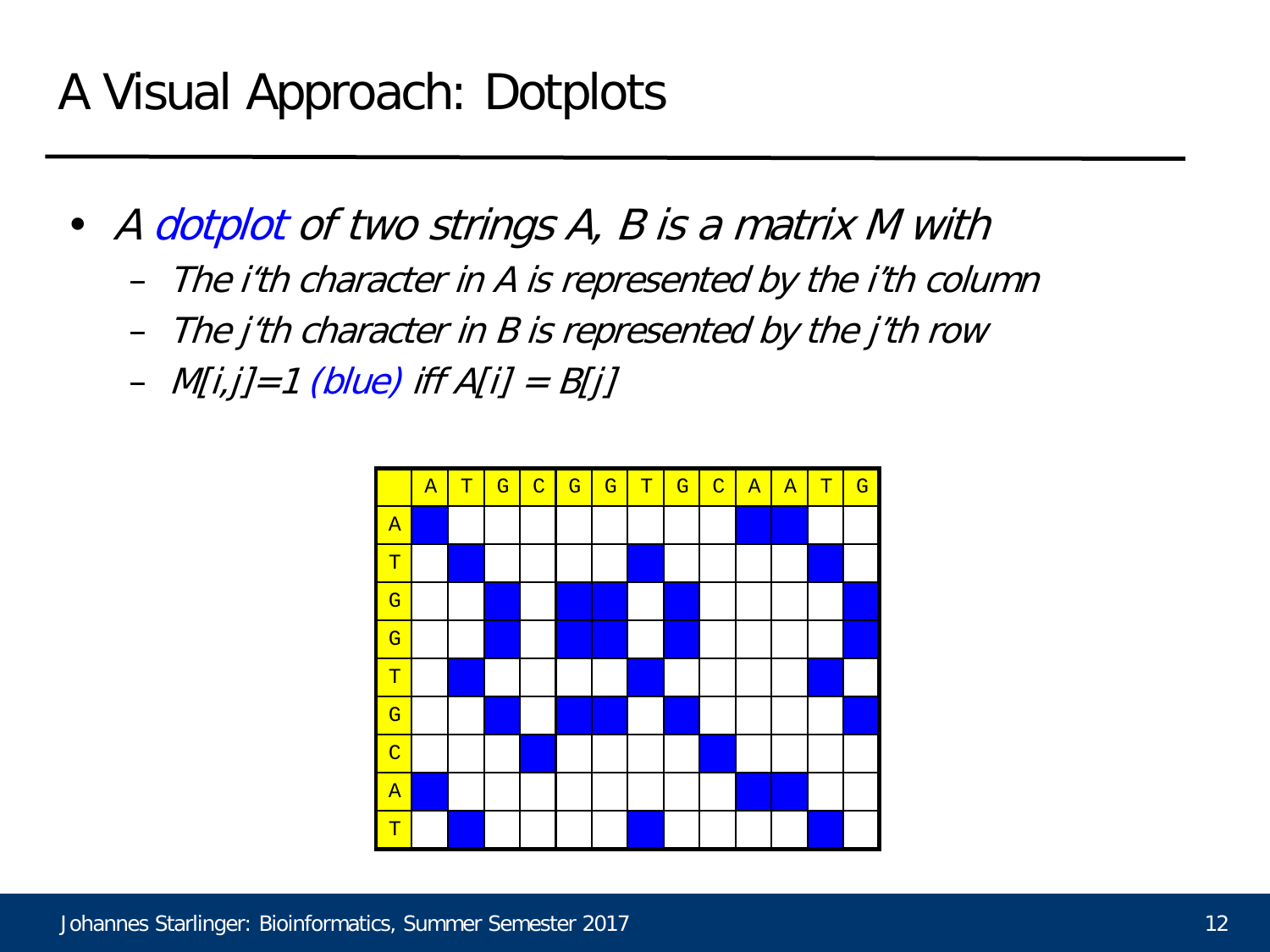## Dotplot and Identical Substrings

• How do identical substrings look like in a dotplot?





- Diagonals from up-left to down-right
	- Longest diagonal is the longest common substring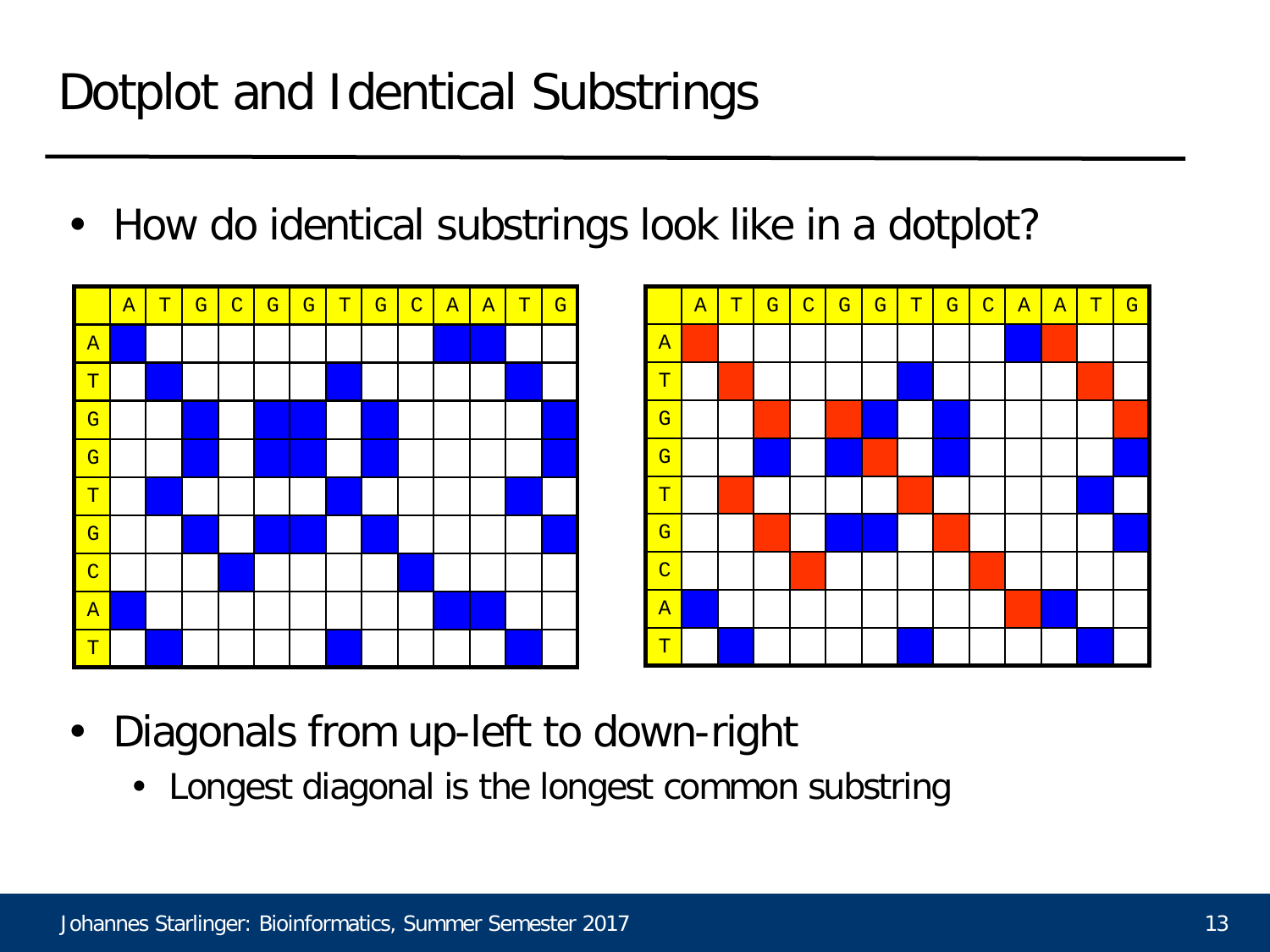- Every alignment of A, B can be uniquely mapped into a path through M
	- The path starts in the upper-left corner (coord: 0,0)
	- Go through the alignment column by column
	- Next column is " $X_{1}$ " move to the right
	- Next column is  $\mu$ ,  $X''$  move down
	- Next column is "X, Y" move right-down

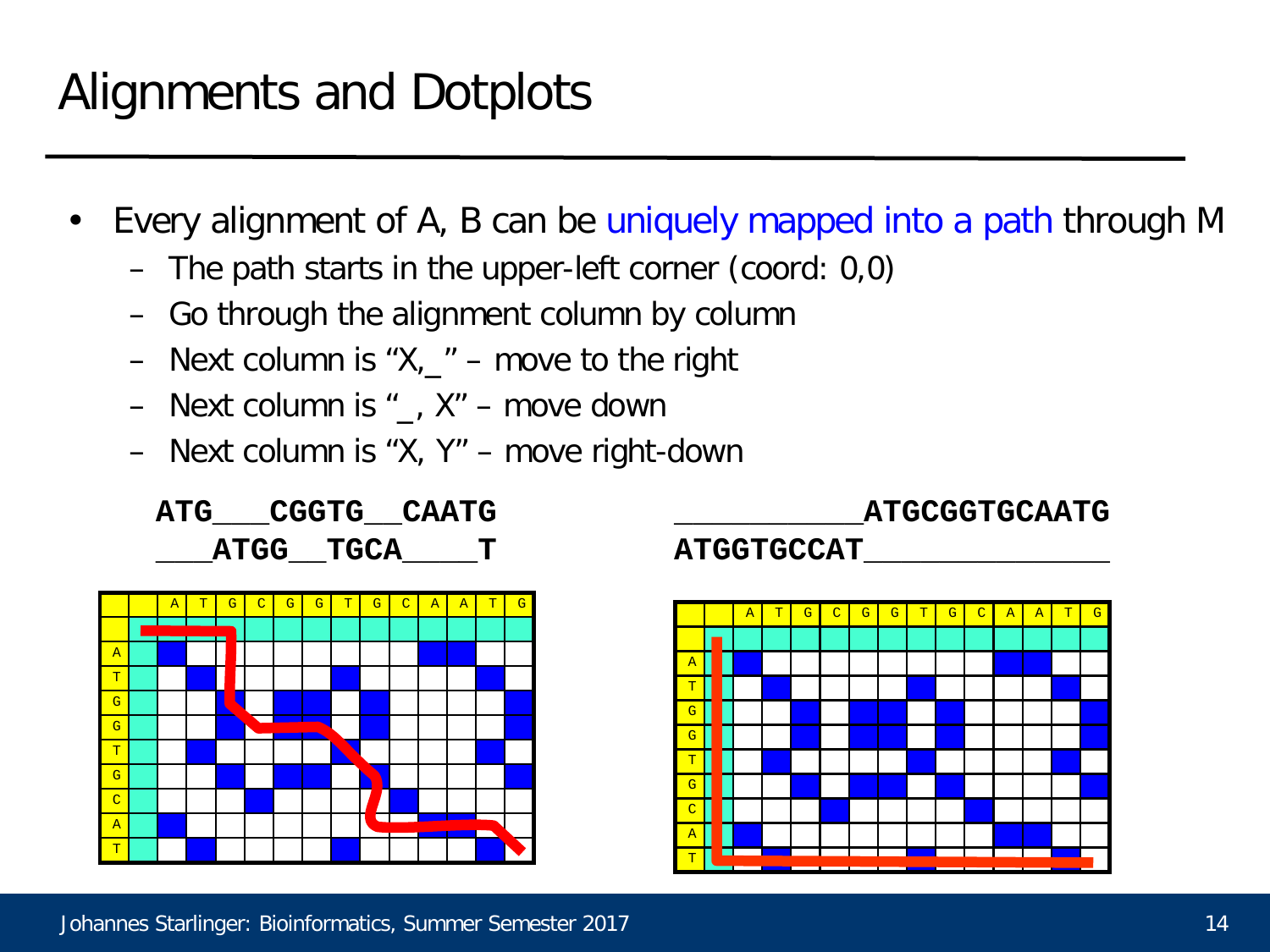#### Examples



- Clearly, the number c(P) of 1's crossed in a diagonal step by a path P is the same as  $|P|-e(A,B)$
- Finding the path that minimizes |P|-c(P) also solves the problem of computing the edit distance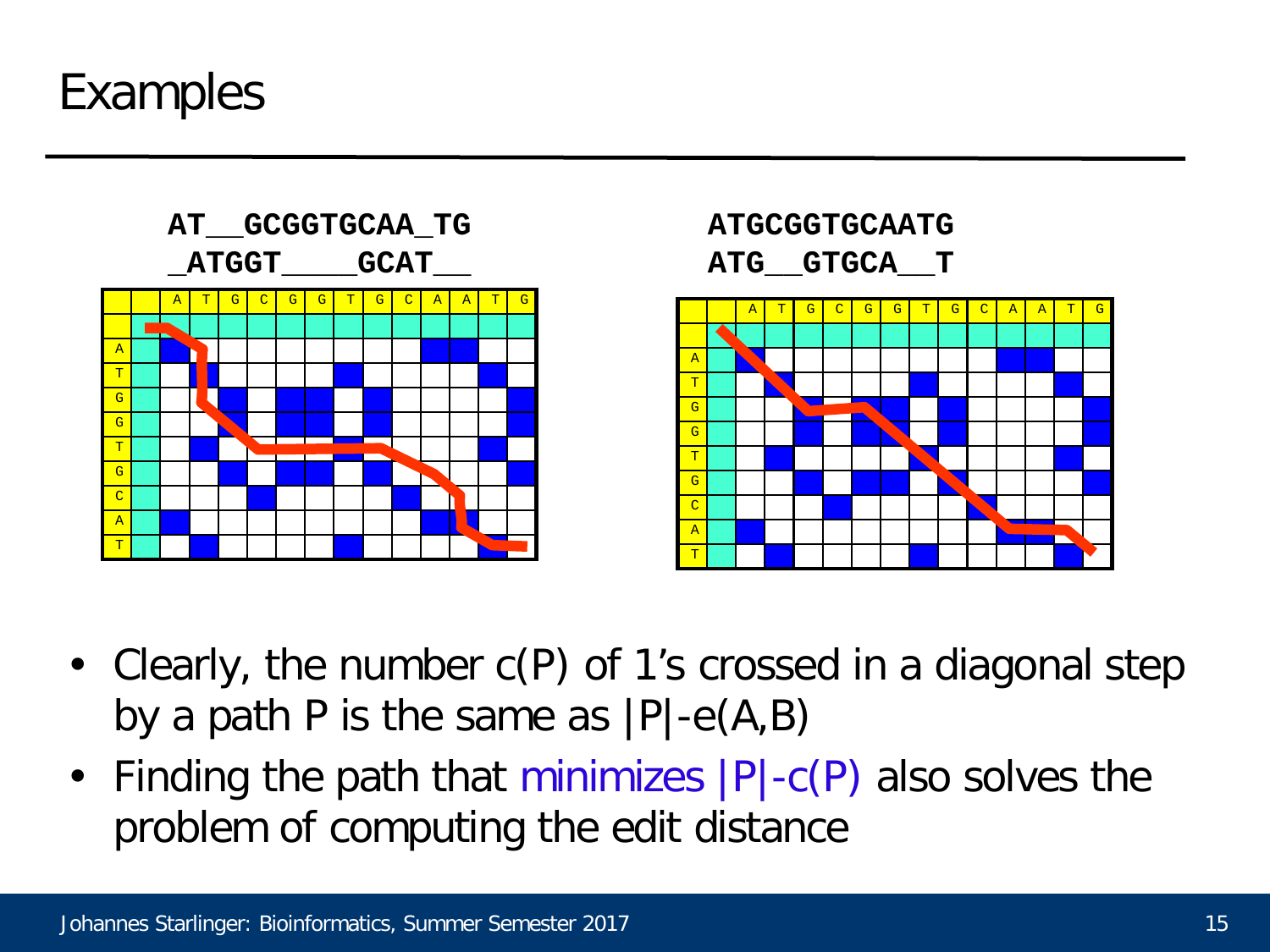- Approximate String Matching
- Edit distance and alignment
- Computing global alignments
- Local alignment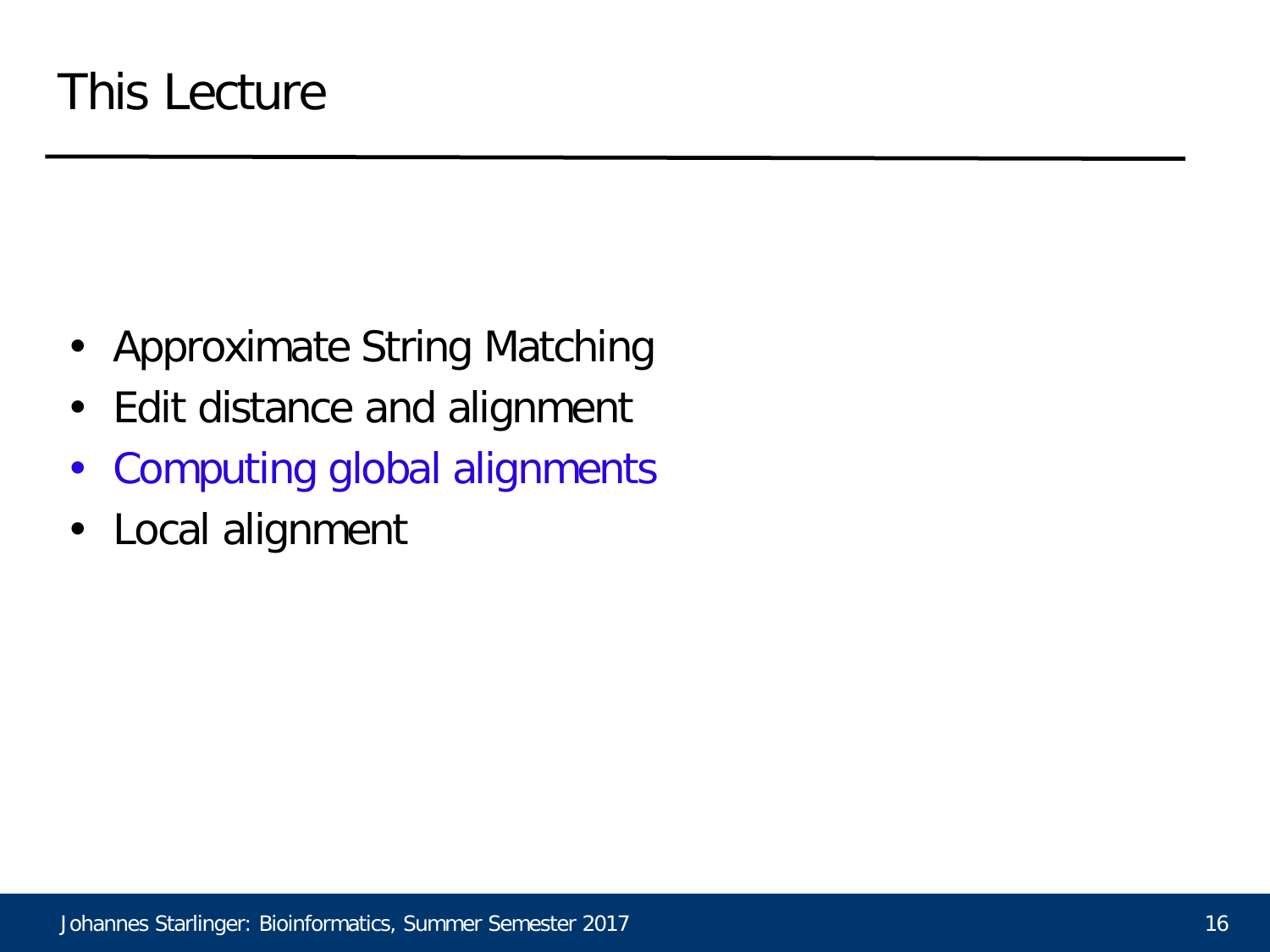## Algorithm

- How do we compute the edit distance of two strings?
- Naïve: Enumerate all paths, compute  $c(P)$  for each



- Bad news: There exist  $>3^{\min(m,n)}$  paths
- Good news: We can compute  $e(A,B)$  with  $\sim 3*m*n$ operations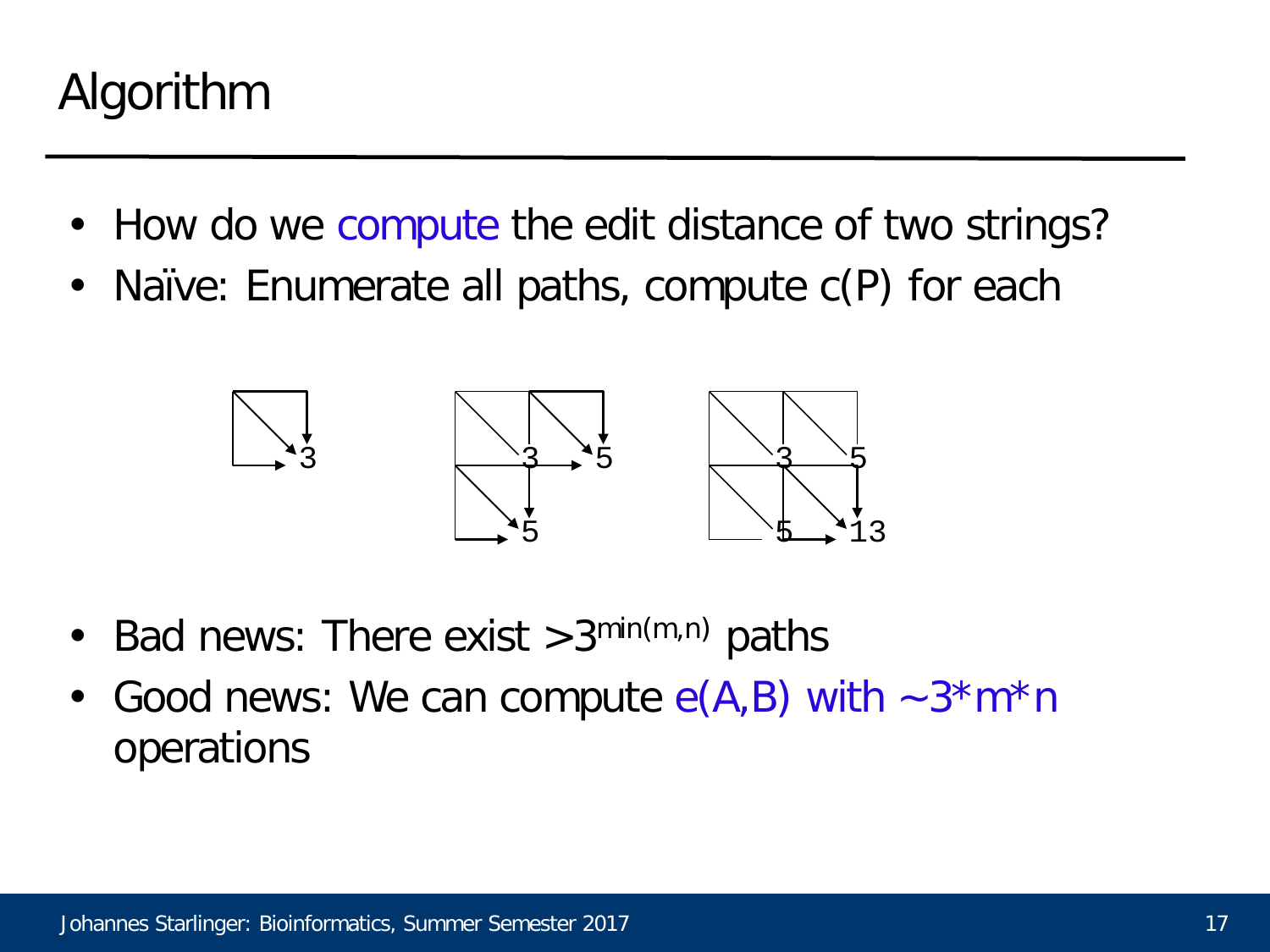## Enumerating all Paths Recursively

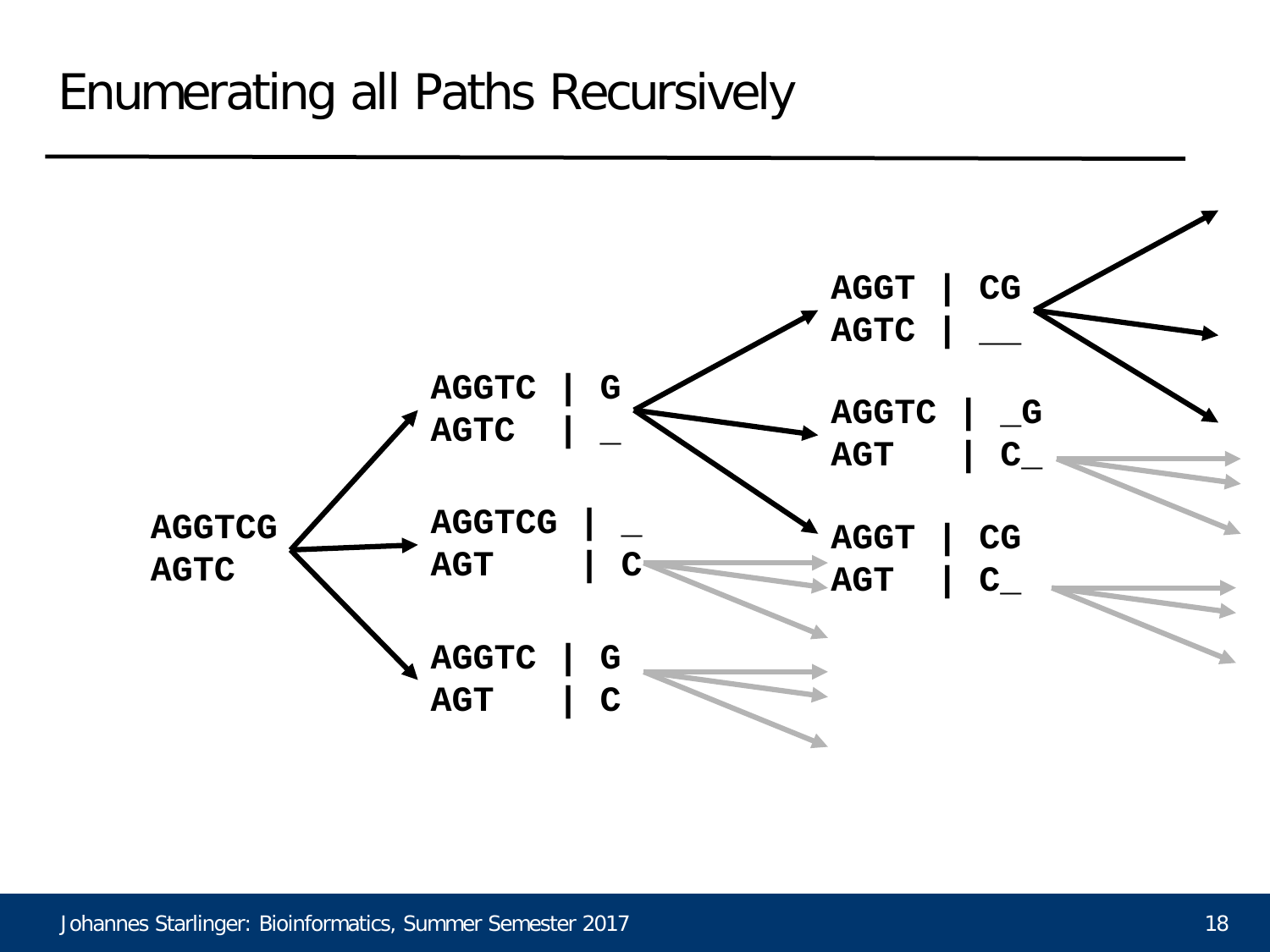## The naïve (recursive) Way

- **Observation** 
	- $-$  Let  $|A|=n$ ,  $|B|=m$
	- Let d(i,j)=e(A[…i], B[…j]) for 0≤i≤n and 0≤j<sup>≤</sup><sup>m</sup> with  $d(i, 0)=i$  and  $d(0,i)=i$
	- We can compute  $e(A,B) = d(n,m)$  recursively as follows

$$
d(i, j) = \min \begin{cases} d(i, j-1) + 1 \\ d(i-1, j) + 1 \\ d(i-1, j-1) + t(i, j) \end{cases}
$$

$$
t(i, j) = \begin{cases} 1:if \quad A[i] \neq B[j] \\ 0:else \end{cases}
$$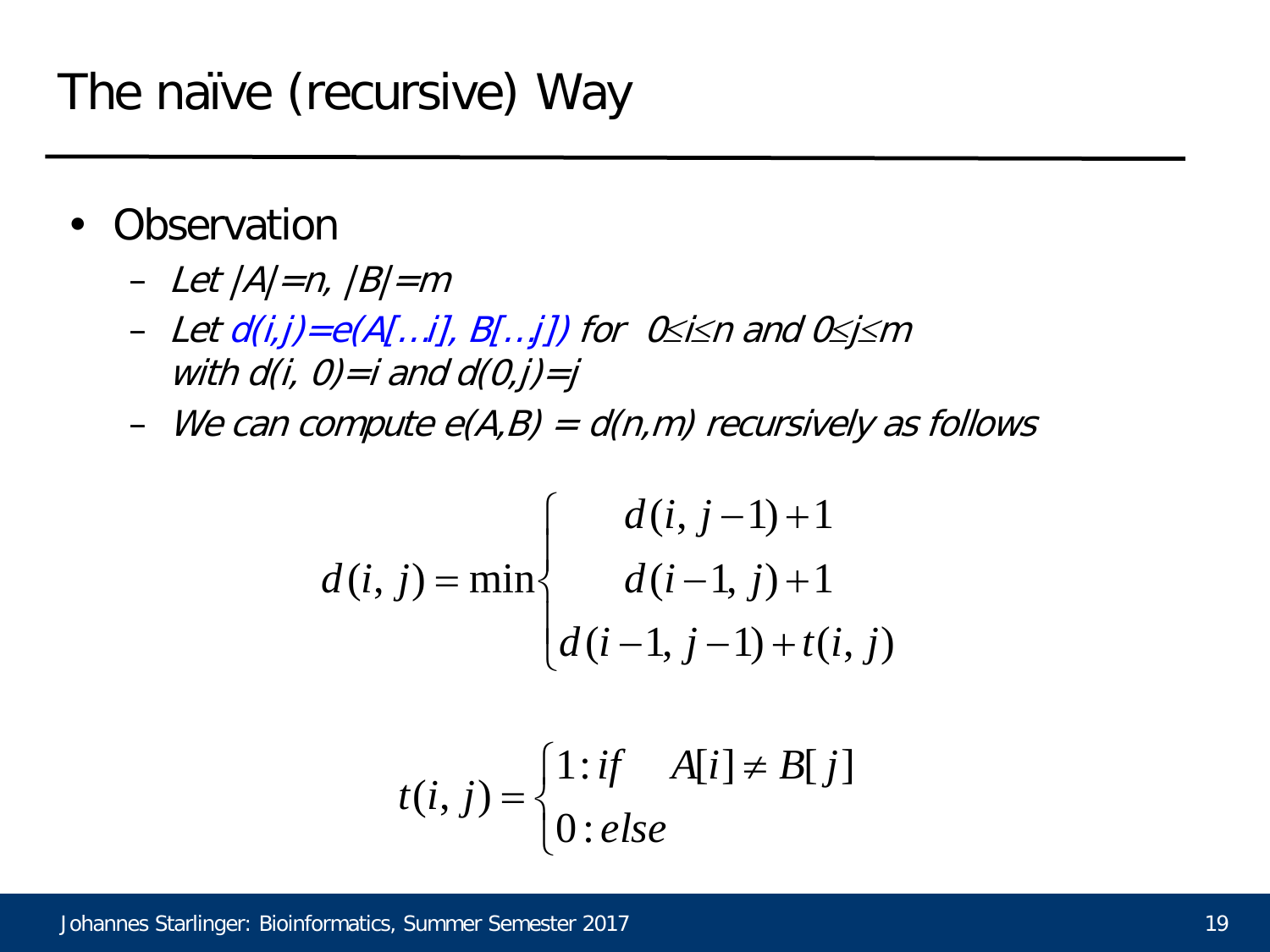```
function d(i,j) {
      if (i = 0) return j;
     else if (j = 0) return i;
     else
           return min ( d(i,j-1) + 1,
                       d(i-1,j) + 1,
                       d(i-1,j-1) + t(A[i],B[j]));
}
function t(c_1, c_2) {
      if (c_1 = c_2) return 0;
     else return 1;
}
```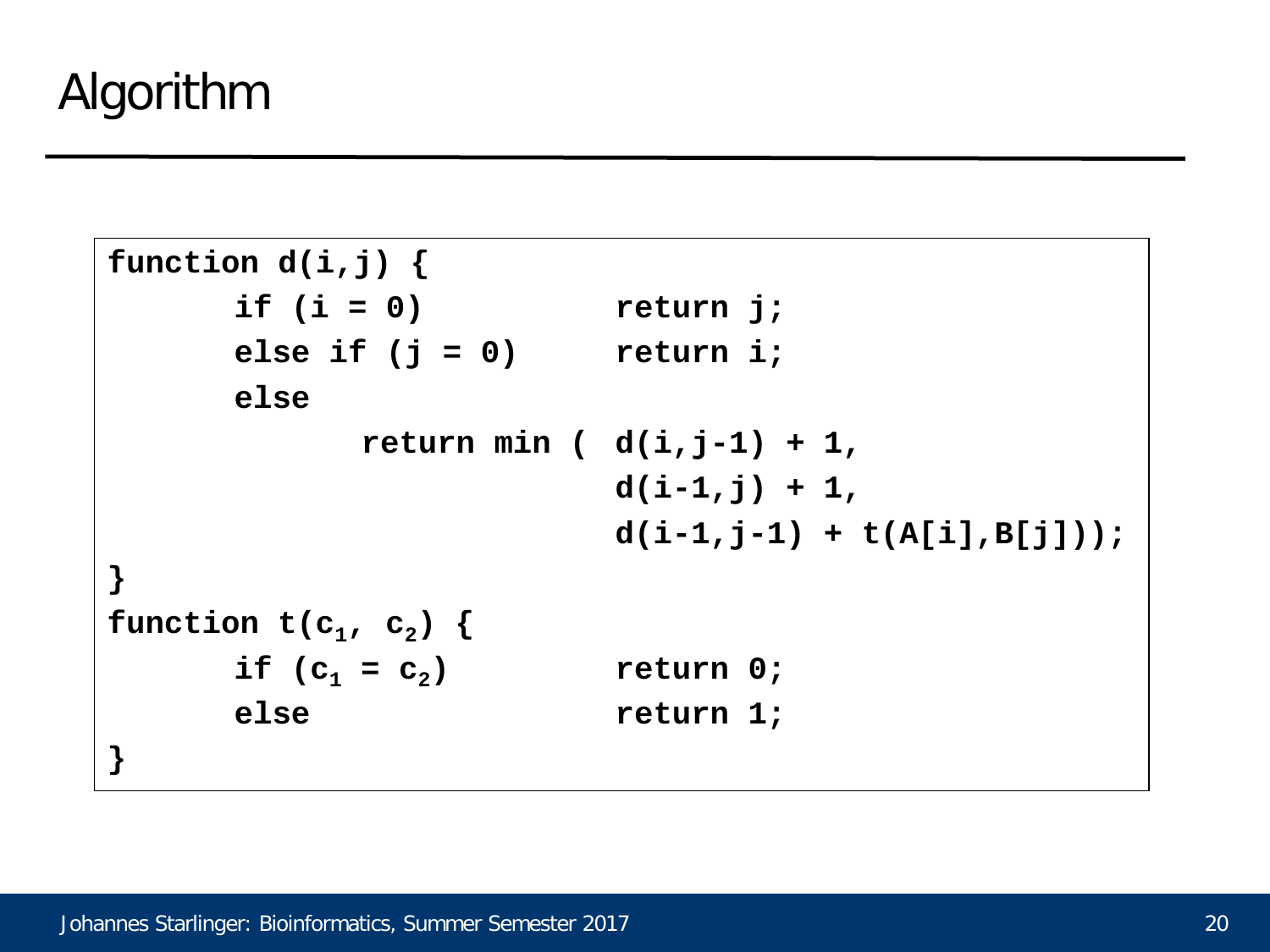## What is Happening?

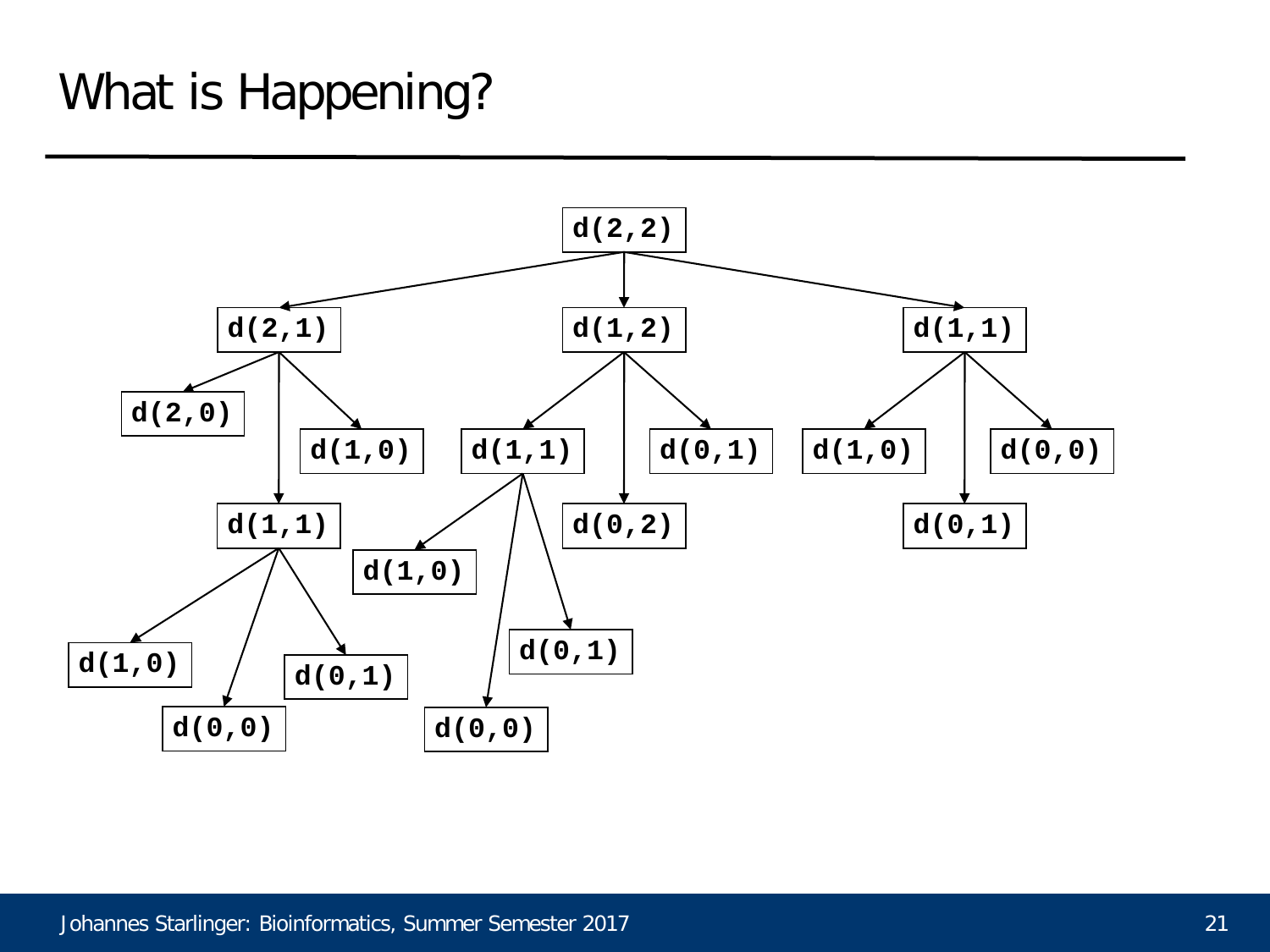## Much Redundant Computation



There are only  $-n*m$  different parameter combinations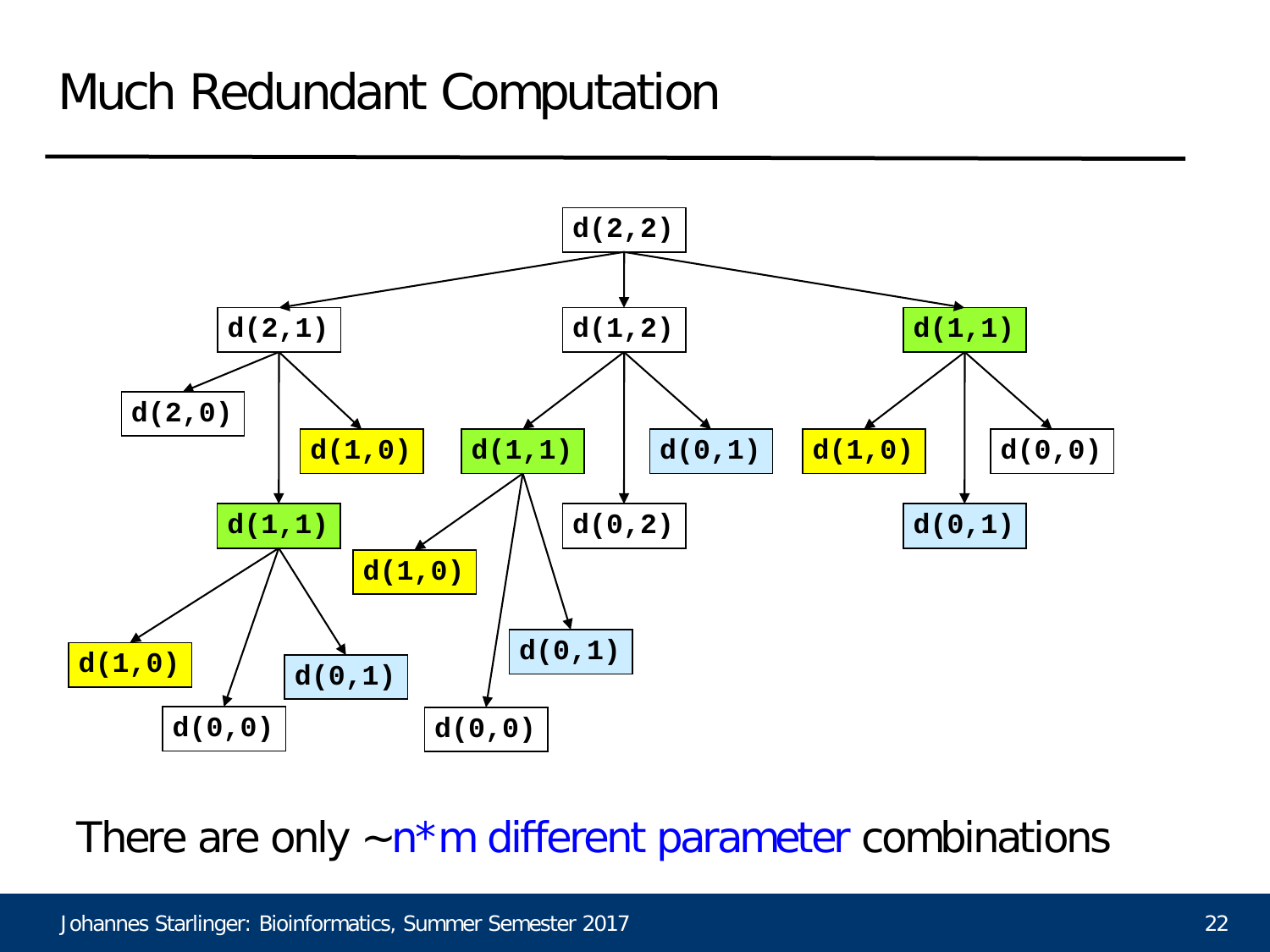- Instead of computing top down (from n,m), we compute all different values for d(i,j) bottom up
	- We store all values in a table
- We can immediately "compute"  $d(i,0)$  and  $d(0,i)$
- Which values can we compute next?



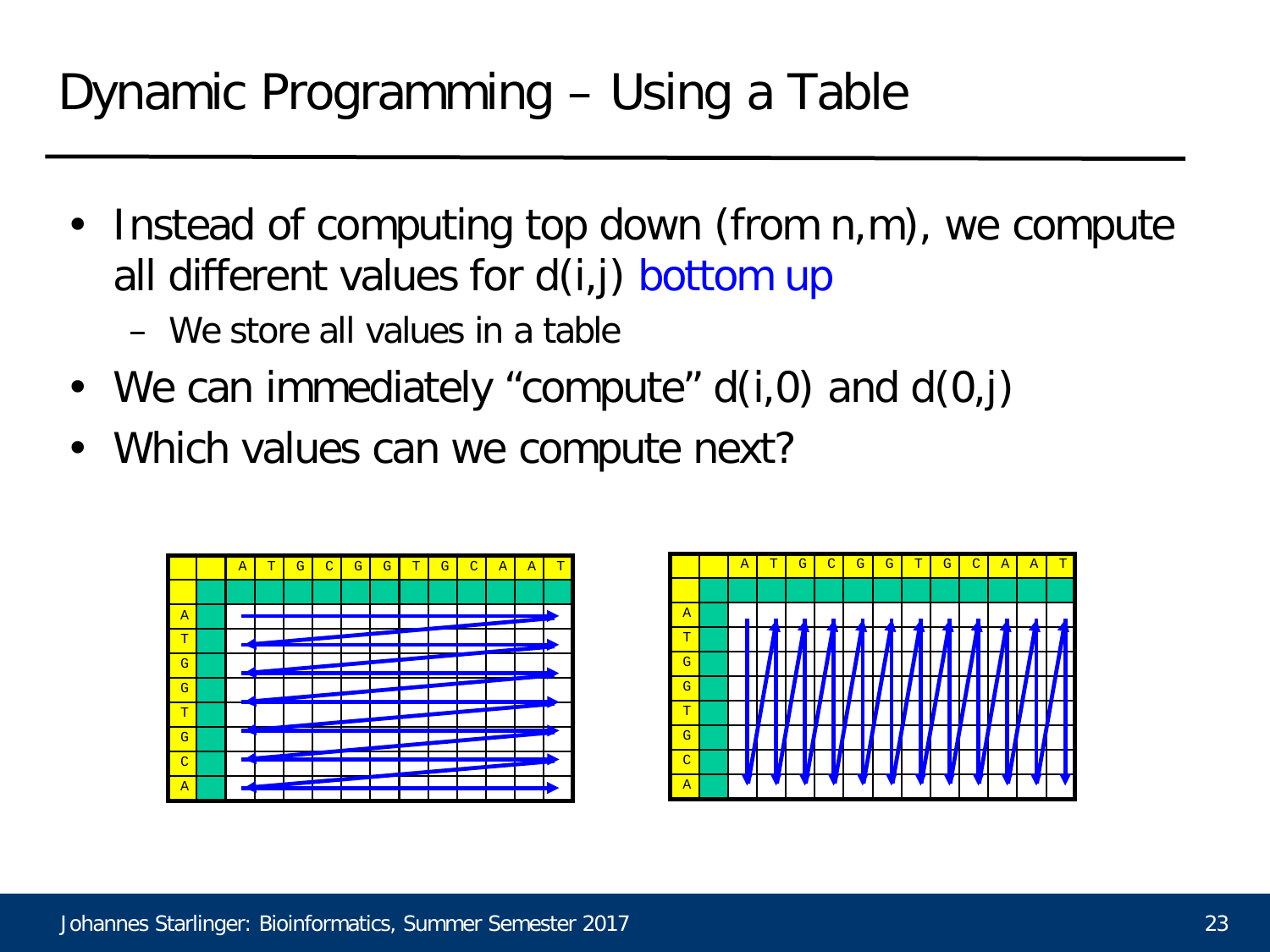### Example

 $\vert$  $\int$  $\vert$  $\left\{ \right.$  $\left| \right|$  $\overline{ }$  $\overline{\mathcal{L}}$  $\overline{\phantom{a}}$  $\left\{ \right.$  $\begin{bmatrix} \phantom{-} \end{bmatrix}$  $-1, j-1$  +  $-1, j$ ) +  $-1$ ) + =  $(i-1, j-1) + t(i, j)$  $(i-1, j) + 1$  $(i, j-1) + 1$  $(i, j)$  = min  $d(i-1, j-1) + t(i, j)$  $d(i-1, j)$  $d(i, j)$  $d(i, j)$ 

|                         |                         | $\mathbf{A}$ | T              | $\mathbf{G}$ | $\overline{\mathbf{C}}$ | $\mathbf{G}$ | $\mathbf{G}$    | T |
|-------------------------|-------------------------|--------------|----------------|--------------|-------------------------|--------------|-----------------|---|
|                         | $\bf{0}$                | 1            | $\overline{2}$ | 3            | $\overline{\mathbf{4}}$ | 5            | $6\phantom{1}6$ | 7 |
| $\mathbf{A}$            | 1                       |              |                |              |                         |              |                 |   |
| T                       | $\overline{\mathbf{2}}$ |              |                |              |                         |              |                 |   |
| $\overline{\mathbf{G}}$ | 3                       |              |                |              |                         |              |                 |   |
| $\overline{\mathbf{G}}$ | $\overline{\mathbf{4}}$ |              |                |              |                         |              |                 |   |

|                         |                         | $\mathbf{A}$ | T                       | $\overline{\mathbf{G}}$ | $\mathbf C$             | $\overline{\mathbf{G}}$ | $\overline{\mathbf{G}}$ | T |
|-------------------------|-------------------------|--------------|-------------------------|-------------------------|-------------------------|-------------------------|-------------------------|---|
|                         | 0                       | 1            | $\overline{\mathbf{2}}$ | 3                       | $\overline{\mathbf{4}}$ | 5                       | $\epsilon$              | 7 |
| $\overline{\mathbf{A}}$ | 1                       | $\bf{0}$     |                         |                         |                         |                         |                         |   |
| T                       | $\overline{\mathbf{2}}$ |              |                         |                         |                         |                         |                         |   |
| $\overline{\mathbf{G}}$ | 3                       |              |                         |                         |                         |                         |                         |   |
| $\overline{\mathbf{G}}$ | 4                       |              |                         |                         |                         |                         |                         |   |

|                         |                | $\overline{\mathbf{A}}$ | T              | $\mathbf{G}$            | $\overline{C}$ | $\mathbf{G}$   | $\mathbf{G}$        | $\mathbf{T}$ |
|-------------------------|----------------|-------------------------|----------------|-------------------------|----------------|----------------|---------------------|--------------|
|                         | 0              | 1                       | $\overline{2}$ | $\overline{\mathbf{3}}$ | $\overline{4}$ | 5 <sup>1</sup> | $\overline{6}$<br>4 | 7            |
| ${\bf A}$               | 1              | $\boldsymbol{0}$        | $\mathbf{1}$   | $\overline{2}$          | $\vert$ 3      | $\overline{4}$ | $5\phantom{1}$      | 6            |
| T                       | $\overline{2}$ |                         |                |                         |                |                |                     |              |
| $\overline{\mathbf{G}}$ | 3              |                         |                |                         |                |                |                     |              |
| $\overline{\mathbf{G}}$ | 4              |                         |                |                         |                |                |                     |              |

|                         |                | A | T                       | $\mathbf{G}$      | $\overline{C}$ | $\mathbf{G}$            | $\mathbf{G}$    | т |
|-------------------------|----------------|---|-------------------------|-------------------|----------------|-------------------------|-----------------|---|
|                         | 0              | 1 | $\overline{\mathbf{2}}$ | 3                 | 4              | 5                       | 6               | 7 |
| $\mathbf{A}$            | 1              | 0 | 1                       | $\mathbf{2}$<br>I | 3              | 4                       | $5\phantom{.0}$ | 6 |
| T                       | $\overline{2}$ | 1 | $\bf{0}$                | 1                 | 2              | $\overline{\mathbf{3}}$ | 4               | 5 |
| $\overline{\mathbf{G}}$ | 3              |   |                         |                   |                |                         |                 |   |
| $\mathbf G$             | 4              |   |                         |                   |                |                         |                 |   |

|                         |                | $\mathbf{A}$   | т              | $\mathbf{G}$ | $ {\bf c}^{\parallel} $ | $\mathbf{G}$   | $\mathbf G$             | т              |
|-------------------------|----------------|----------------|----------------|--------------|-------------------------|----------------|-------------------------|----------------|
|                         | 0              | 1              | $\overline{2}$ | 3            | $\overline{\mathbf{4}}$ | 5 <sup>5</sup> | $6\phantom{1}6$         | 7              |
| ${\bf A}$               | 1              | 0              | $1 \mid$       | 2            | $\overline{\mathbf{3}}$ | 4              | 5                       | 6              |
| т                       | $\overline{2}$ | 1              | 0              |              | $1 \mid 2 \mid$         | $\mathbf{3}$   | 4                       | 5              |
| $\mathbf{G}$            | 3              | $\overline{2}$ | $\mathbf{1}$   | $\mathbf{0}$ | $1\vert$                | 2              | $\overline{\mathbf{3}}$ | $\overline{4}$ |
| $\overline{\mathbf{G}}$ | 4              |                |                |              |                         |                |                         |                |

|                         |                | A            | т              | $\mathbf{G}$ | $ {\bf C} $                  | G                                       | $\mathbf{G}$   | т |
|-------------------------|----------------|--------------|----------------|--------------|------------------------------|-----------------------------------------|----------------|---|
|                         | 0              | 1            | $\overline{2}$ | 3            | 4                            | 5                                       | 6              | 7 |
| A                       | 1              | 0            | 1              | 2<br>I       | 3<br>$\mathbf l$             | 4<br>$\overline{\phantom{a}}$           | 5              | 6 |
| т                       | $\overline{2}$ | 1            | 0              | 1            | $\mathbf{2}$<br>$\mathbf{I}$ | 3<br>$\overline{\phantom{a}}$           | 4              | 5 |
| $\mathbf G$             | 3              | $\mathbf{2}$ | 1              | 0            | 1                            | $\overline{\phantom{a}}$<br>$\mathbf 2$ | 3              | 4 |
| $\overline{\mathbf{G}}$ | 4              | 3            | $\mathbf{2}$   | 1            | 1                            | 1                                       | $\overline{2}$ | 3 |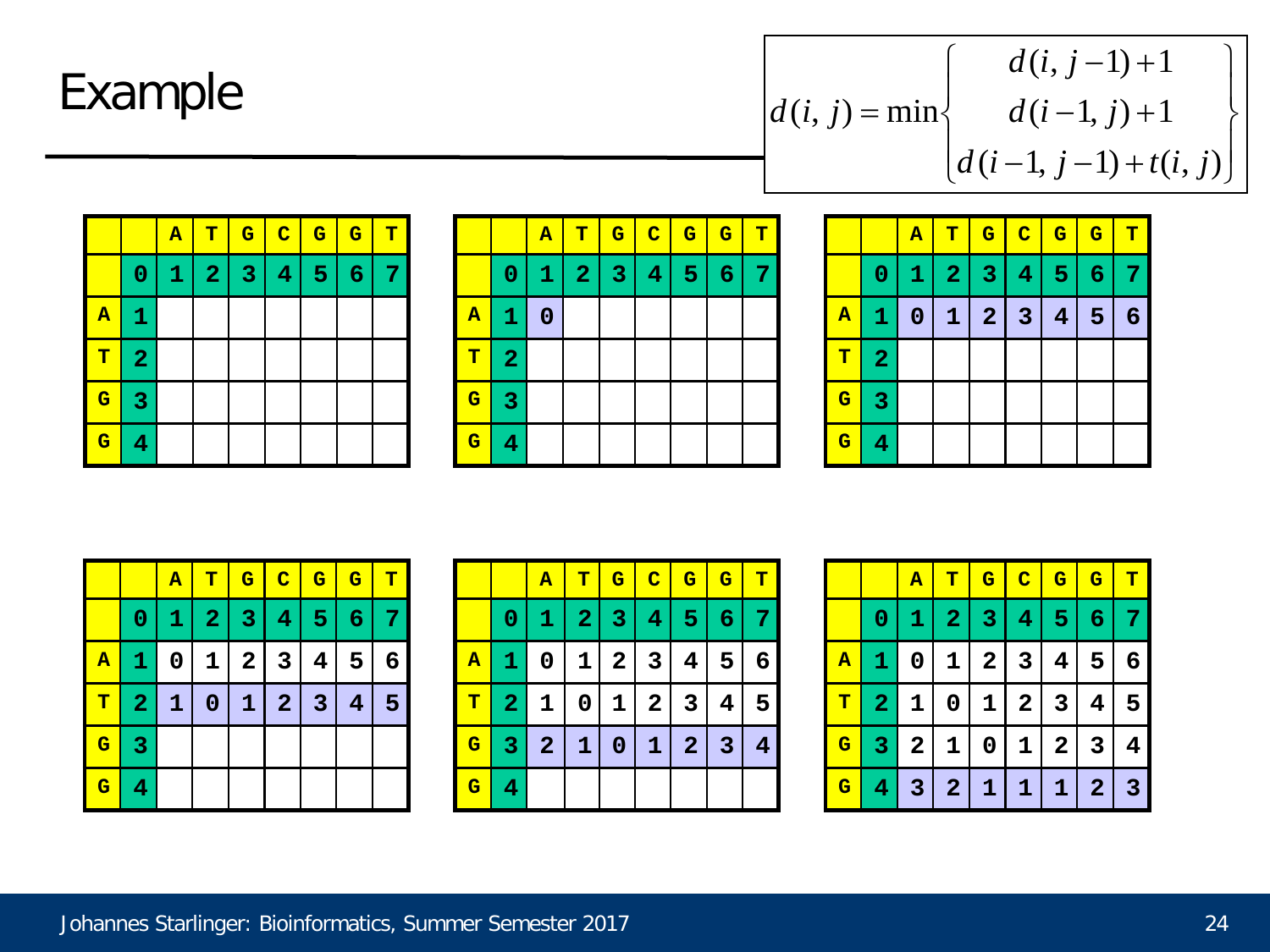## Finding the (an) optimal Alignment(s)

- **Traceback** 
	- We find the path from back to front
	- Start at cell (n,m)
	- See which cells were used to compute d(n,m)
	- Walk any of these finds one optimal path
	- Walking all means finding all optimal paths
- Alternative: Store pointers while filling the table

|                         |  |   |              |              | ${\bf A}$ | т | $\mathbf G$ | $\overline{\mathbf{C}}$ | $\overline{\mathbf{G}}$ | $\mathbf G$ | т |  |  |  |  |    |  |
|-------------------------|--|---|--------------|--------------|-----------|---|-------------|-------------------------|-------------------------|-------------|---|--|--|--|--|----|--|
|                         |  |   |              |              |           |   |             |                         |                         |             |   |  |  |  |  | မြ |  |
| $\overline{\mathbf{A}}$ |  |   |              |              | 0         | 1 | $\mathbf 2$ | 3                       | 4                       | 5           | 6 |  |  |  |  |    |  |
| т                       |  |   | 1            | 0            | 1         | 2 | 3           | 4                       | 5                       |             |   |  |  |  |  |    |  |
| G                       |  |   | $\mathbf{2}$ | 1            | 0         | 1 | 2           | 3                       | 4                       |             |   |  |  |  |  |    |  |
| G                       |  | 4 | 3            | $\mathbf{2}$ | 1         | 1 |             | $\mathbf{2}$            | 3                       |             |   |  |  |  |  |    |  |



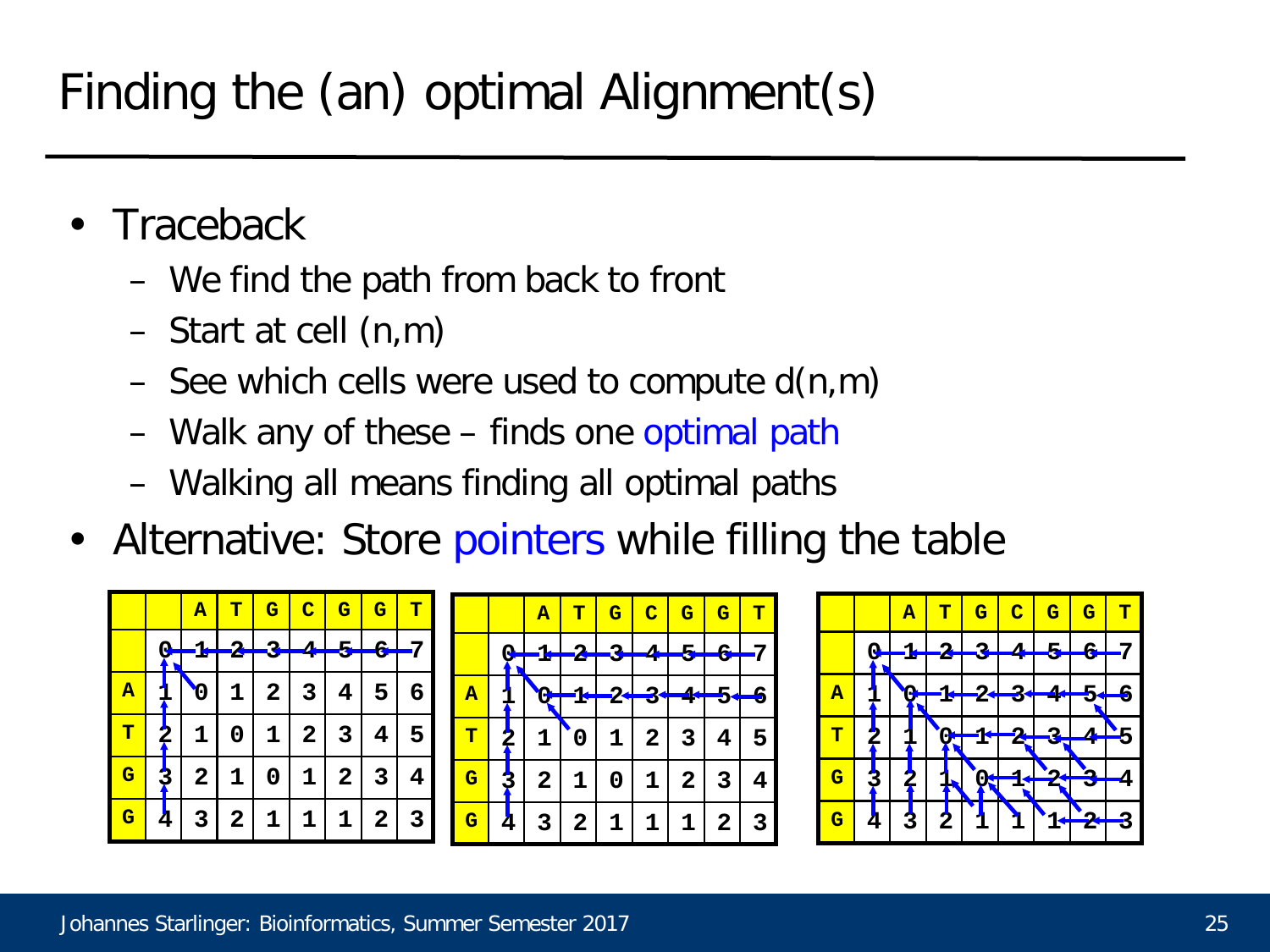## **Complexity**

- Building the table
	- For every d(i,j), we need to access three other cells and make some (constantly many) additions and comparisons
	- $-$  There are m<sup>\*</sup>n cells
	- Thus: approximately  $3*m*n$  operations
- Finding one optimal alignment
	- We must walk from (n,m) to (1,1)
	- Such a path can have at most length  $m+n$ 
		- We cannot go wrong!
	- $-$  Together: approximately  $m+n$  operations
- Together:  $O(m^*n)$  (for  $m^*n > m+n$ )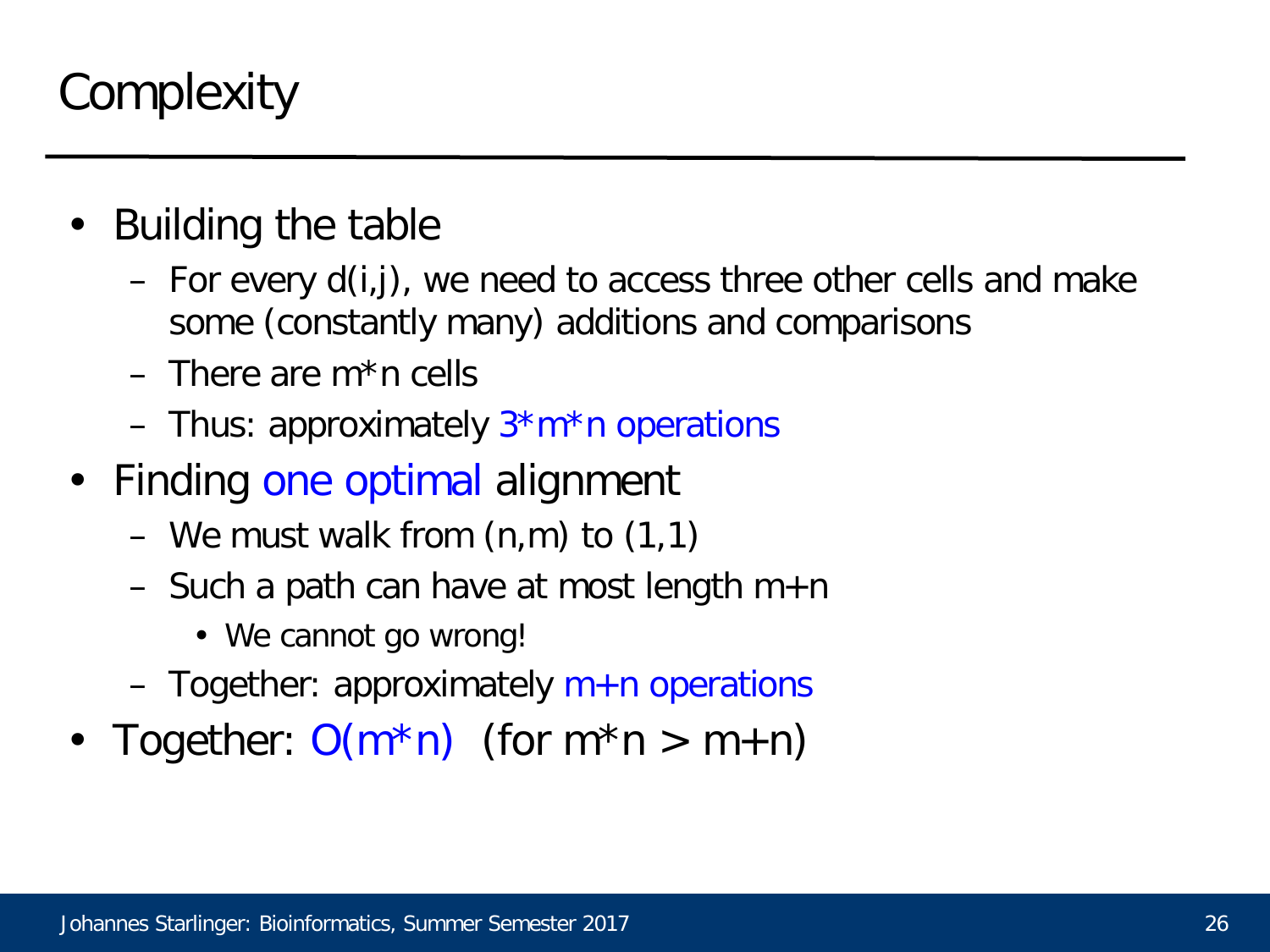## Eyeless Again – a Closer Look

| <b>Graphical overview</b> |                                  |   | Filter Overview Results Job information Customize order |  |
|---------------------------|----------------------------------|---|---------------------------------------------------------|--|
|                           | Color code for identity 0-100% = |   |                                                         |  |
| <b>Accession</b>          | <b>Entry name</b>                | 0 | Query hit<br>898                                        |  |
|                           | Query 201105063F73J6N16R         |   |                                                         |  |
| Q6S728                    | Q6S728_HUMAN                     |   |                                                         |  |
| C4QNQ9                    | C4QNQ9 SCHMA                     |   |                                                         |  |
| E6ZHK0                    | E6ZHK0_DICLA                     |   |                                                         |  |
| <b>B5DS11</b>             | B5DS11 DROPS                     |   |                                                         |  |
| <b>B4H9Q0</b>             | B4H9Q0_DROPE                     |   |                                                         |  |
| Q9W601                    | Q9W601_CHICK                     |   |                                                         |  |
| Q3LFR5                    | Q3LFR5_TAKRU                     |   |                                                         |  |
| A2AKM9                    | A2AKM9 MOUSE                     |   |                                                         |  |
| A2AKM8                    | A2AKM8 MOUSE                     |   |                                                         |  |
| A2AKM7                    | A2AKM7 MOUSE                     |   |                                                         |  |
| A2AKM6                    | A2AKM6 MOUSE                     |   |                                                         |  |
| A2AKM5                    | A2AKM5 MOUSE                     |   |                                                         |  |
| E2RIS8                    | E2RIS8 CANFA                     |   |                                                         |  |
| D2HAM7                    | D2HAM7 AILME                     |   |                                                         |  |
| Q6S732                    | Q6S732 HUMAN                     |   |                                                         |  |
| Q6S731                    | Q6S731 HUMAN                     |   |                                                         |  |
| Q6S730                    | Q6S730_HUMAN                     |   |                                                         |  |
| Q6S729                    | Q6S729 HUMAN                     |   |                                                         |  |
| Q5SFM2                    | Q5SFM2 HUMAN                     |   |                                                         |  |
| E7ERW5                    | E7ERW5_HUMAN                     |   |                                                         |  |
| E7EQT0                    | E7EQT0 HUMAN                     |   |                                                         |  |
| E3W992                    | E3W992 HUMAN                     |   |                                                         |  |
| COKTGO                    | COKTGO HUMAN                     |   |                                                         |  |
| COKTF6                    | COKTF6 HUMAN                     |   |                                                         |  |
| Q02650                    | PAX5 MOUSE                       |   |                                                         |  |
| Q02548                    | PAX5 HUMAN                       |   |                                                         |  |

- The similar regions in the different homologues are not distributed randomly
- Actually, a single stretch of 128 AA, the PAX domain, is virtually unchanged in all homologues
	- Controls binding to DNA and hence regulatory effects
- Typical: Only some parts of a gene are conserved, and these carry function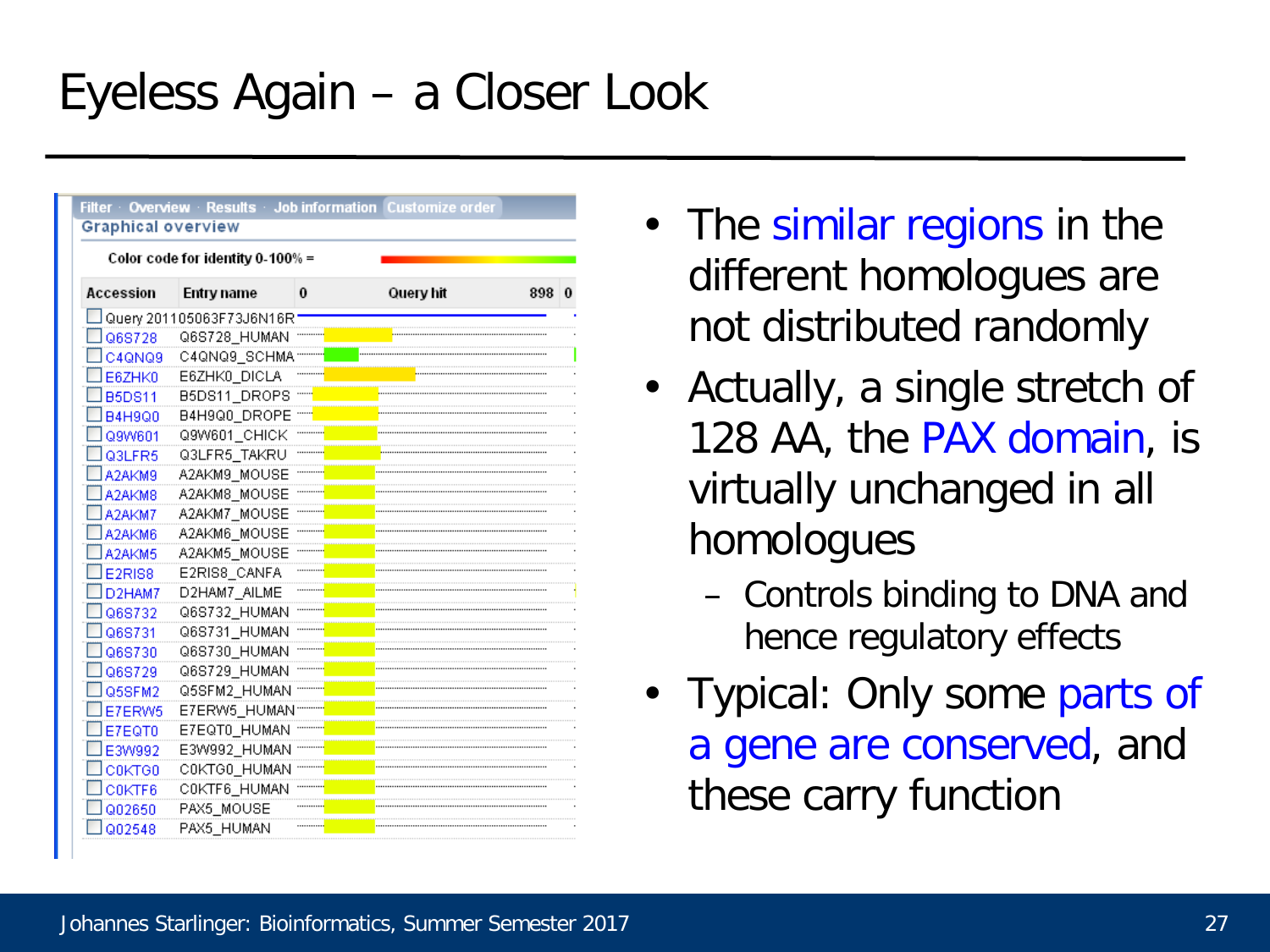- Approximate String Matching
- Edit distance and alignment
- Computing global alignments
- Local alignment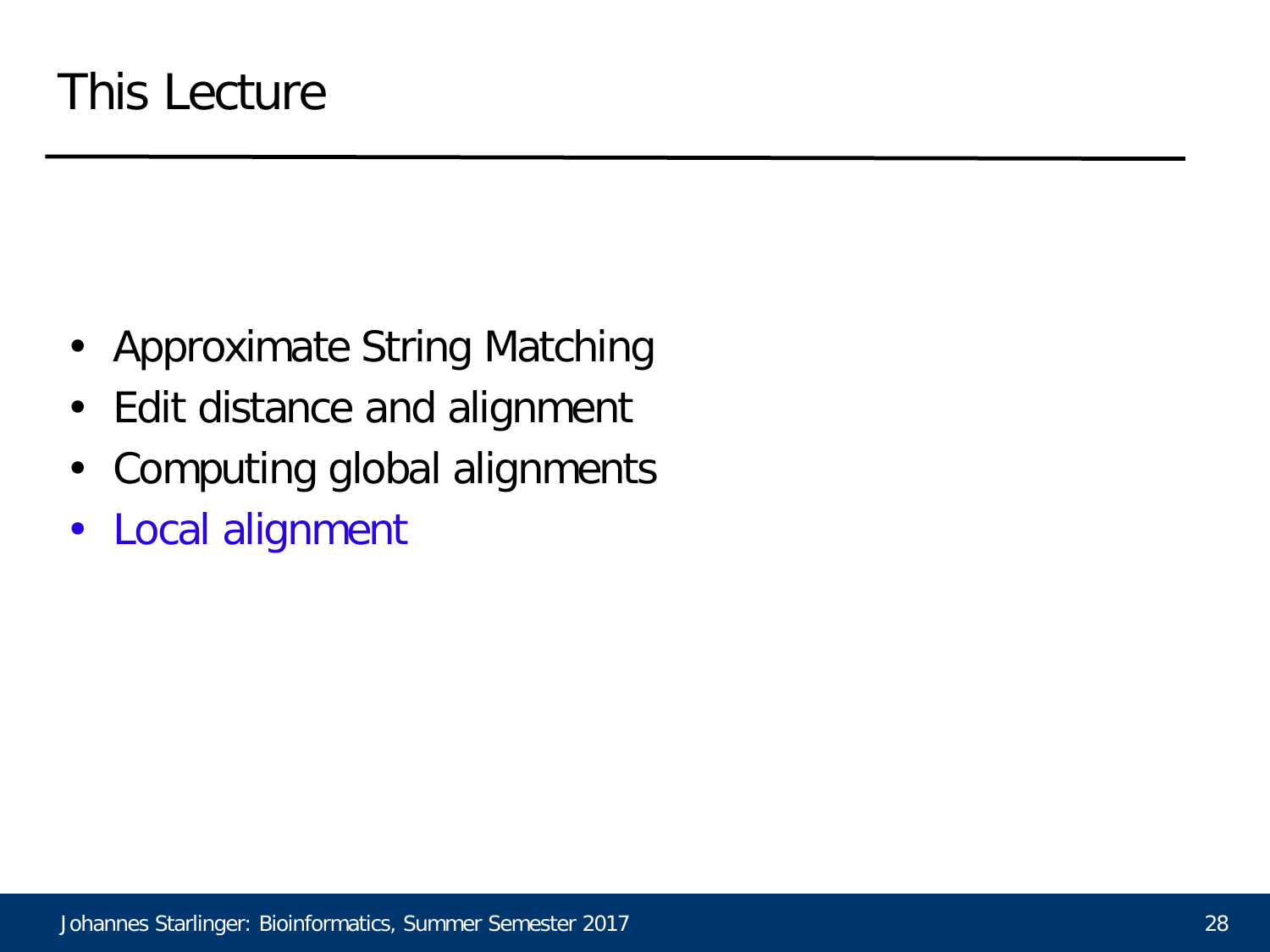

<u>ACCCTATCGATAGCTAGAAGCTCGAAAATACCGACCACCAGTAT</u> **A G G A G T C G A T A A T A C A T A T A A G A G A T A G A A T A T A T T G A T G**

Zufall?

| <mark>ACCCTATCTATA--GC-TAGAAGCTCGATAATACCGACCACAFA</mark> |  |  |  |  |  |  |  |  |  |  |  |  |
|-----------------------------------------------------------|--|--|--|--|--|--|--|--|--|--|--|--|
|                                                           |  |  |  |  |  |  |  |  |  |  |  |  |
| <u>A-GGAGTCGATCATACATATAATAG-A-GATAGAATATA-TA-TA-TACA</u> |  |  |  |  |  |  |  |  |  |  |  |  |

Kein Zufall!

<u>|ACCCTATCGATACCTAGCTAGAAGCTCGAAAATACCGACCACACTA</u>

 $11111$ 

**A G G A G T C G A T A A T A C A T A T A A G A G A T A G A A T A T A T T G A T G**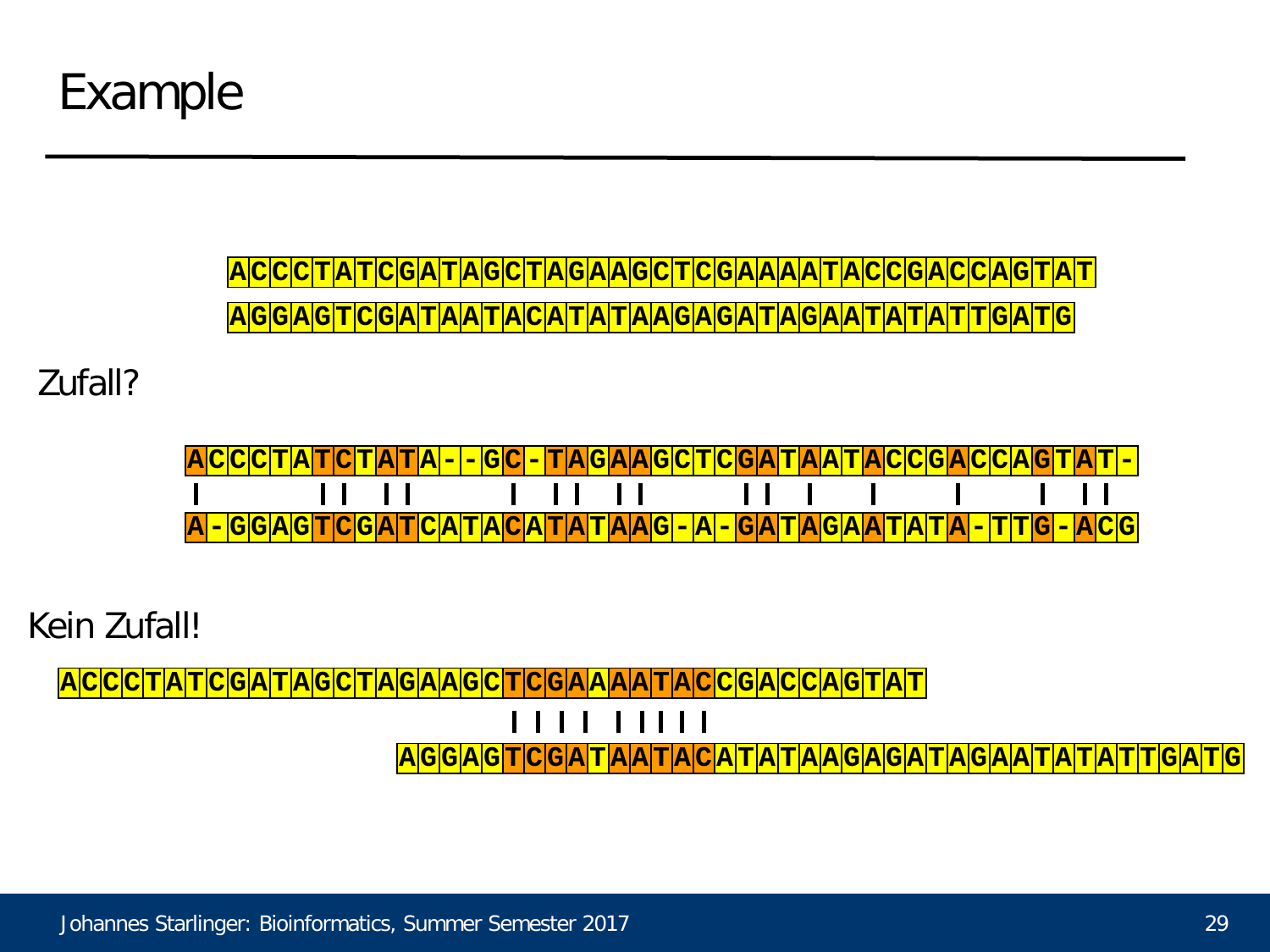- Until now, we computed a global distance
	- The higher e(A,B), the less similar are A and B
	- The longer A and B, the higher is their distance (in general)
	- Different lengths are punished:  $e(A,B) \ge | |A|-|B| |$
- Often, we want a local similarity instead
	- If we have a sequence and don't know exactly where the genes are
	- If a function is associated to a motif in a protein, i.e., a subsequence in the gene
- We need to search for substrings  $A' \in A$ ,  $B' \in B$  which are very similar to each other
	- Further, A' and B' should have a certain length to be interesting
	- $e(A', B')$  does not help optimal distance is 0 for  $A' = B' =$  "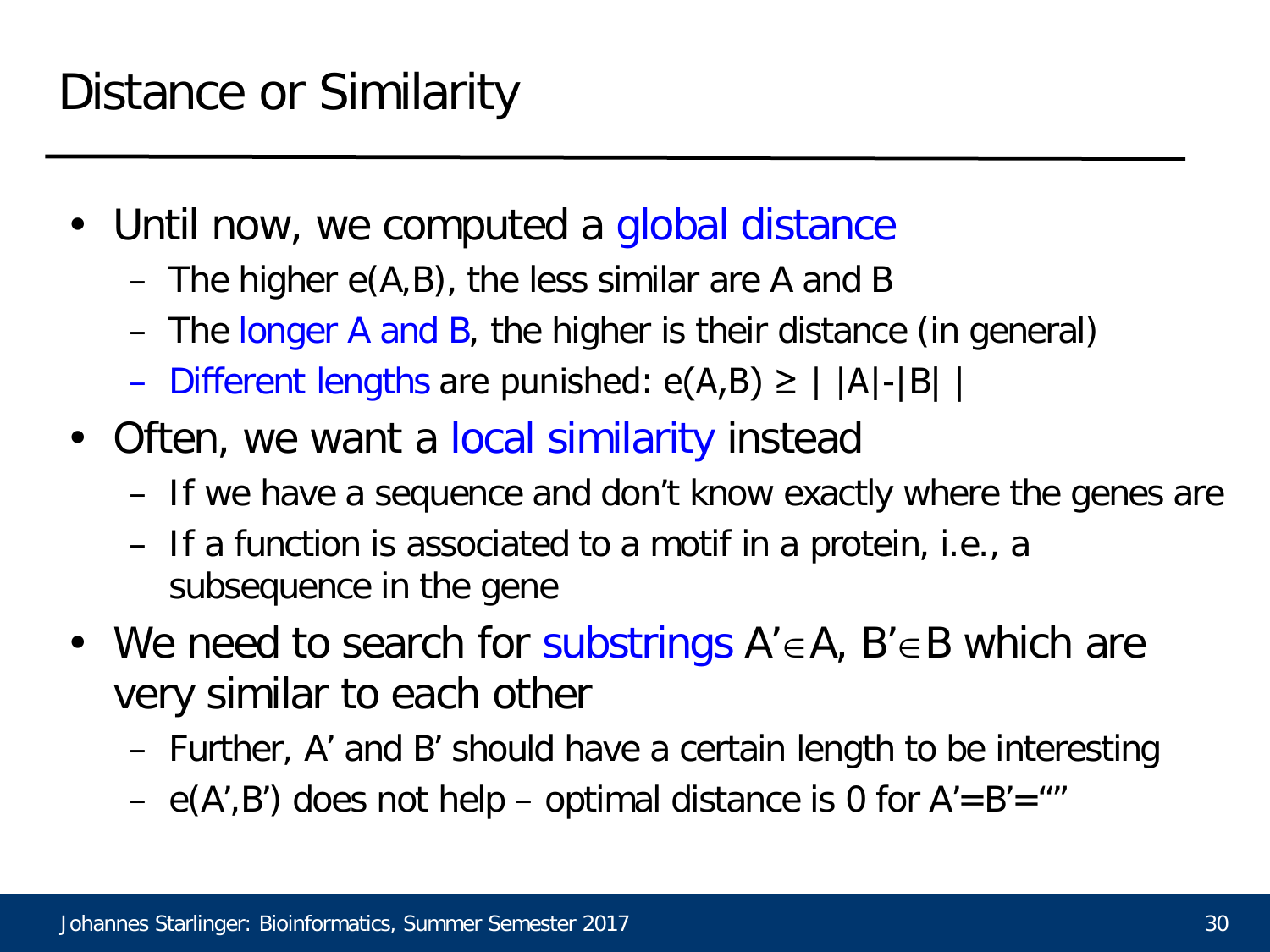### Sequence Similarity

- Let  $|A|=|B|=n$
- A scoring function is a function s:  $\Sigma'$ x $\Sigma' \rightarrow$  Integer – We also call s a substitution matrix
- The ungapped similarity sim' of A, B wrt. s is defined as

$$
sim'(A, B) = \sum_{i=1}^{n} s(A[i], B[i])
$$

• The similarity sim of A, B (wrt. s) is the highest ungapped similarity score over all alignments of A and B

– Higher = better; maximal similarity is  $n*max(s)$ 

• We are not yet there: This still is a global similarity score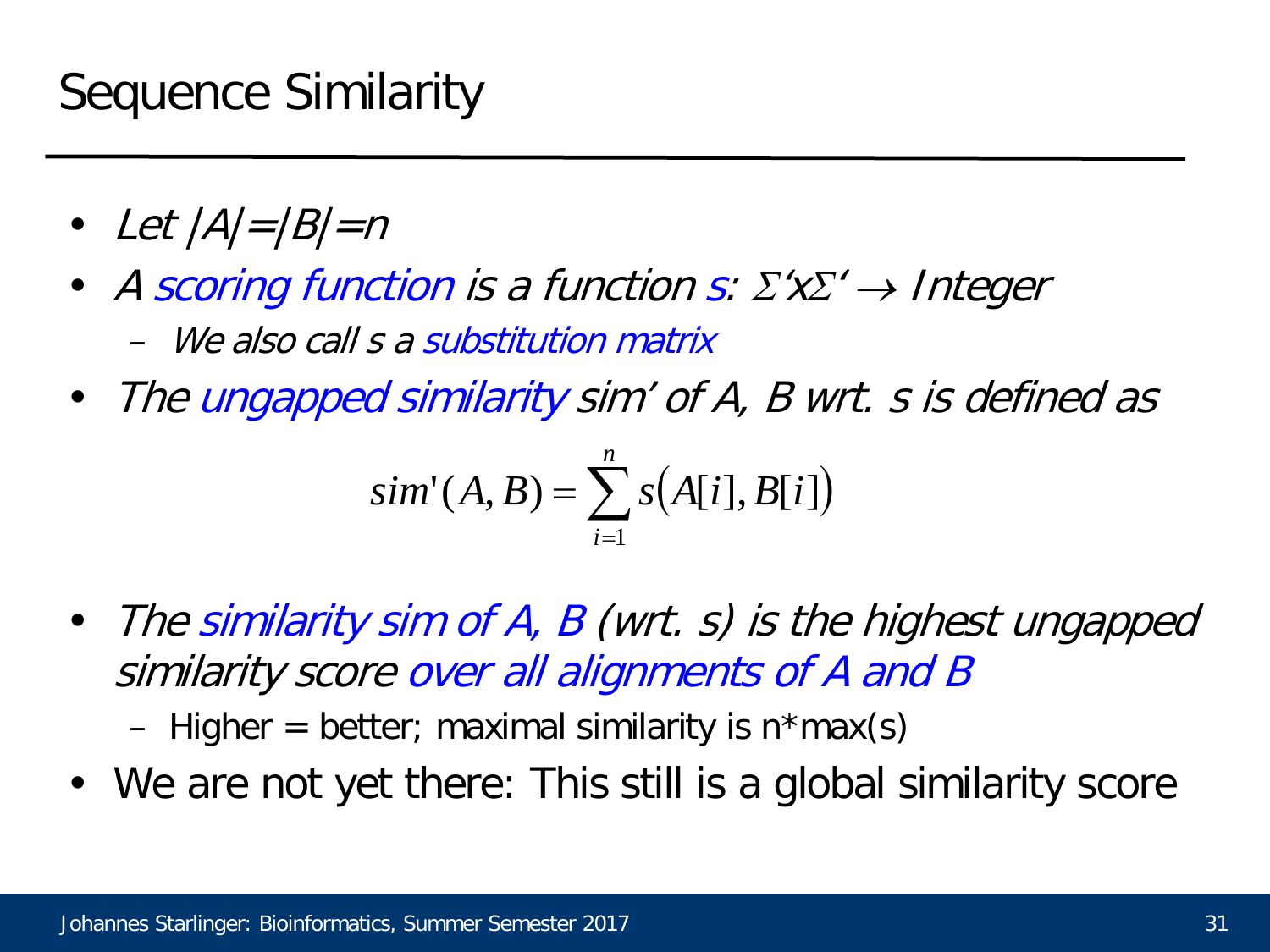Example

 $\Sigma' = \{A, C, G, T, \_\}$ 

|                           | $\mathbf{\Phi}$ | $\mathbf{C}$   | $\bigodot$ | Τ    |      |
|---------------------------|-----------------|----------------|------------|------|------|
| $\boldsymbol{\mathsf{A}}$ | 4               | $-2$           | $-2$       | $-1$ | $-3$ |
| $\overline{C}$            |                 | $\overline{4}$ | $-1$       | $-2$ | $-3$ |
| G                         |                 |                | 4          | $-2$ | $-3$ |
|                           |                 |                |            |      | $-3$ |

| AC_GTC<br>AGGT_C             |        |
|------------------------------|--------|
| <b>ACGTC</b><br><b>AGGTC</b> | $= 15$ |
| A CGTC<br>AG GTC             | $= 10$ |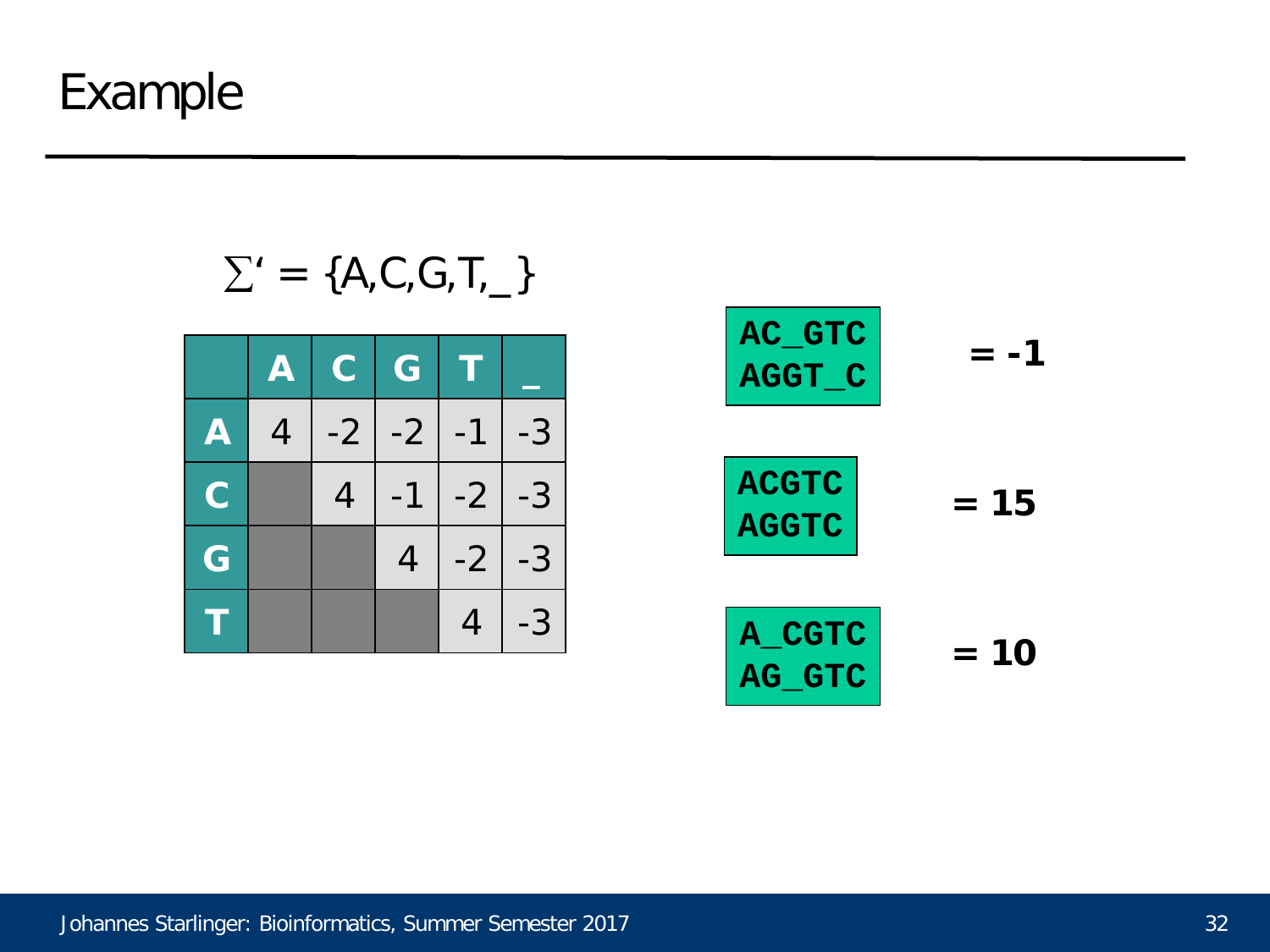## Computation

- Same ideas as for edit distance apply
- But: We want a high similarity, not a low distance
- Thus, we can compute  $sim(A,B)$  as  $d(n,m)$  with

$$
d(i,0) = \sum_{k=1}^{i} s(A[k], -) \qquad d(0, j) = \sum_{k=1}^{j} s(-, B[k])
$$

$$
d(i, j) = \max \{ d(i, j-1) + s(-, B[j]) \}
$$

$$
d(i-1, j) + s(A[i], -)
$$

$$
d(i-1, j-1) + s(A[i], B[j])
$$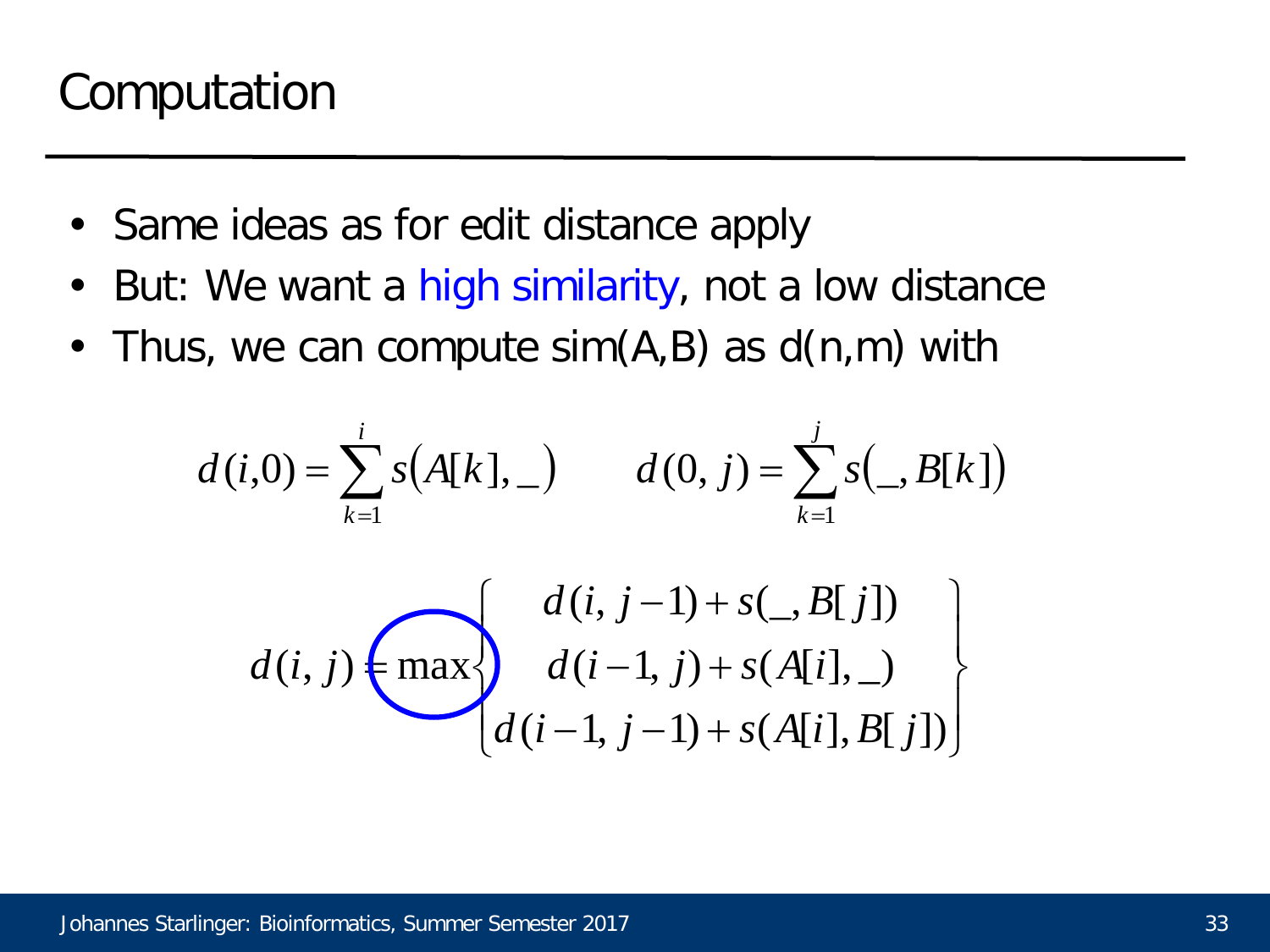Example

|                         | $\mathbf{A}$ | $\overline{\mathbf{G}}$ | Т   | $\mathbf C$ |
|-------------------------|--------------|-------------------------|-----|-------------|
| ${\bf A}$               | 4            |                         | -1  |             |
| $\overline{\mathbf{G}}$ |              |                         |     |             |
| $\overline{\mathbf{T}}$ |              |                         |     |             |
| $\overline{\mathbf{C}}$ |              |                         |     |             |
|                         |              |                         | - 3 |             |

#### Edit Distance

#### **Similarity**

|                         |                         | $\overline{\mathbf{A}}$ | $\overline{\mathbf{G}}$ | $\overline{\mathbf{G}}$ | $\mathbf T$    | $\overline{\mathbf{C}}$ |
|-------------------------|-------------------------|-------------------------|-------------------------|-------------------------|----------------|-------------------------|
|                         | $\bf{0}$                | $\mathbf{1}$            | $\overline{2}$          | 3                       | $\overline{4}$ | $5\phantom{1}$          |
| $\overline{\mathbf{A}}$ | $\mathbf{1}$            | $\mathbf 0$             | $\mathbf{1}$            | $\mathbf{2}$            | 3              | $\overline{\mathbf{4}}$ |
| $\overline{\mathbf{G}}$ | $\overline{\mathbf{2}}$ | $\mathbf{1}$            | $\mathbf 0$             | $\mathbf{1}$            | $\mathbf{2}$   | $\overline{\mathbf{3}}$ |
| T                       | $\overline{3}$          | $\mathbf{2}$            | $\mathbf 1$             | $\mathbf 1$             | $\mathbf 1$    | $\mathbf{2}$            |
| $\overline{C}$          | $\overline{4}$          | $\mathbf{3}$            | $\mathbf{2}$            | $\mathbf{2}$            | $\mathbf{2}$   | $\mathbf 1$             |
| $\overline{\mathbf{C}}$ | 5                       | 4                       | $\overline{\mathbf{3}}$ | 3                       | 3              | $\boldsymbol{2}$        |

|                         |          | $\mathbf{A}$            | $\mathbf{G}$ | $\overline{\mathbf{G}}$ | $\mathbf T$ | $\overline{C}$ |
|-------------------------|----------|-------------------------|--------------|-------------------------|-------------|----------------|
|                         | $\bf{0}$ | $-3$                    | $-6$         | -9                      | $-12$       | $-15$          |
| $\mathbf{A}$            | $-3$     | $\overline{\mathbf{4}}$ | $\mathbf 1$  | $-2$                    | $-5$        | $-8$           |
| $\mathbf G$             | $-6$     | $\mathbf 1$             | 8            | 5                       |             |                |
| $\mathbf T$             | -9       |                         |              |                         |             |                |
| $\overline{\mathbf{C}}$ | $-12$    |                         |              |                         |             |                |
| $\overline{\mathbf{C}}$ | $-15$    |                         |              |                         |             |                |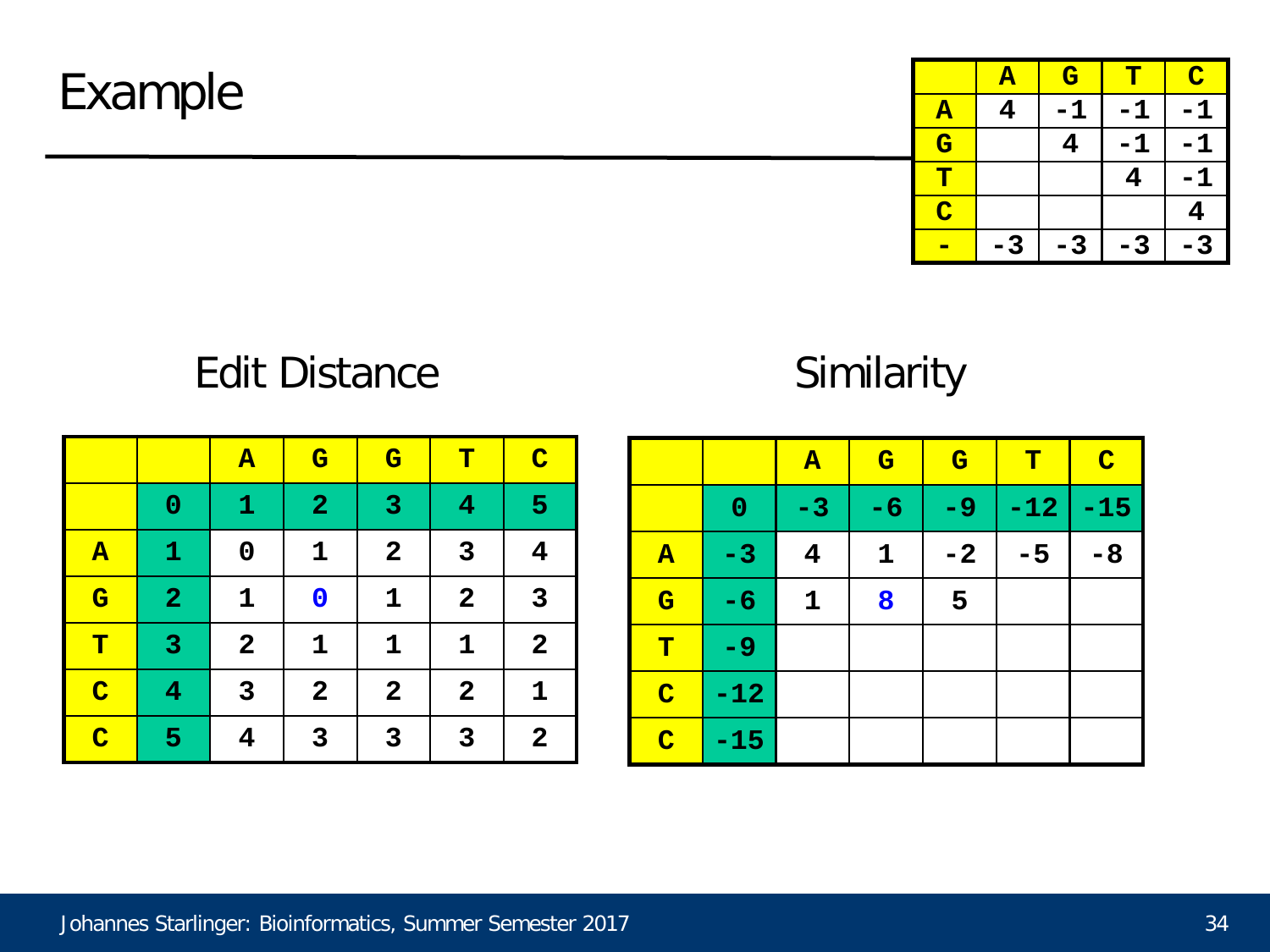- **Definition** 
	- The local similarity score sim\* of A, B is defined as

$$
sim^*(A, B) = \max(\text{sim}(A', B'))
$$
  

$$
\forall A' \text{substringOf } A, B' \text{substringOf } B
$$

- Remark
	- Inequality in string length does not matter any more
	- Sounds terribly complex, but there is a neat trick

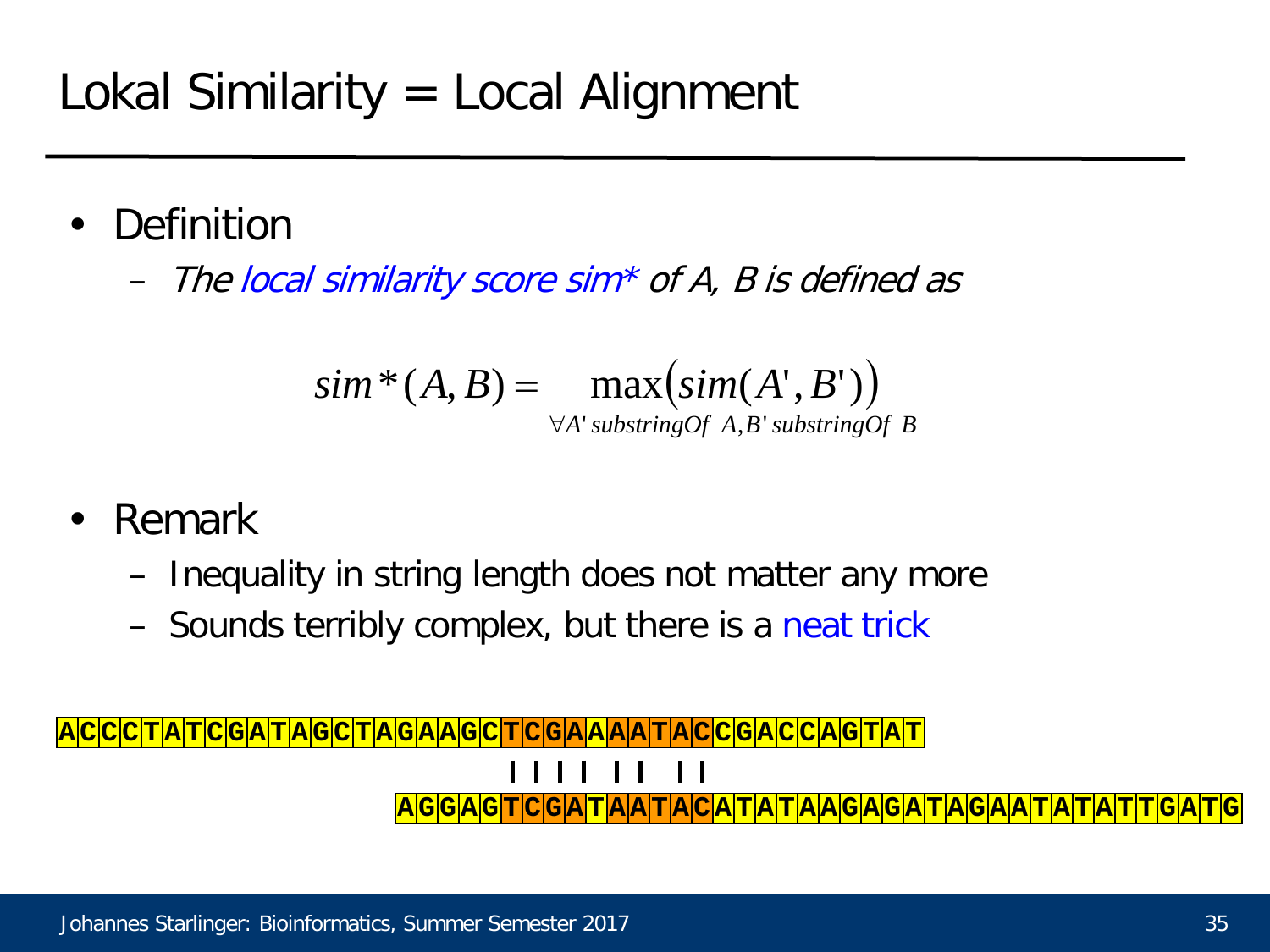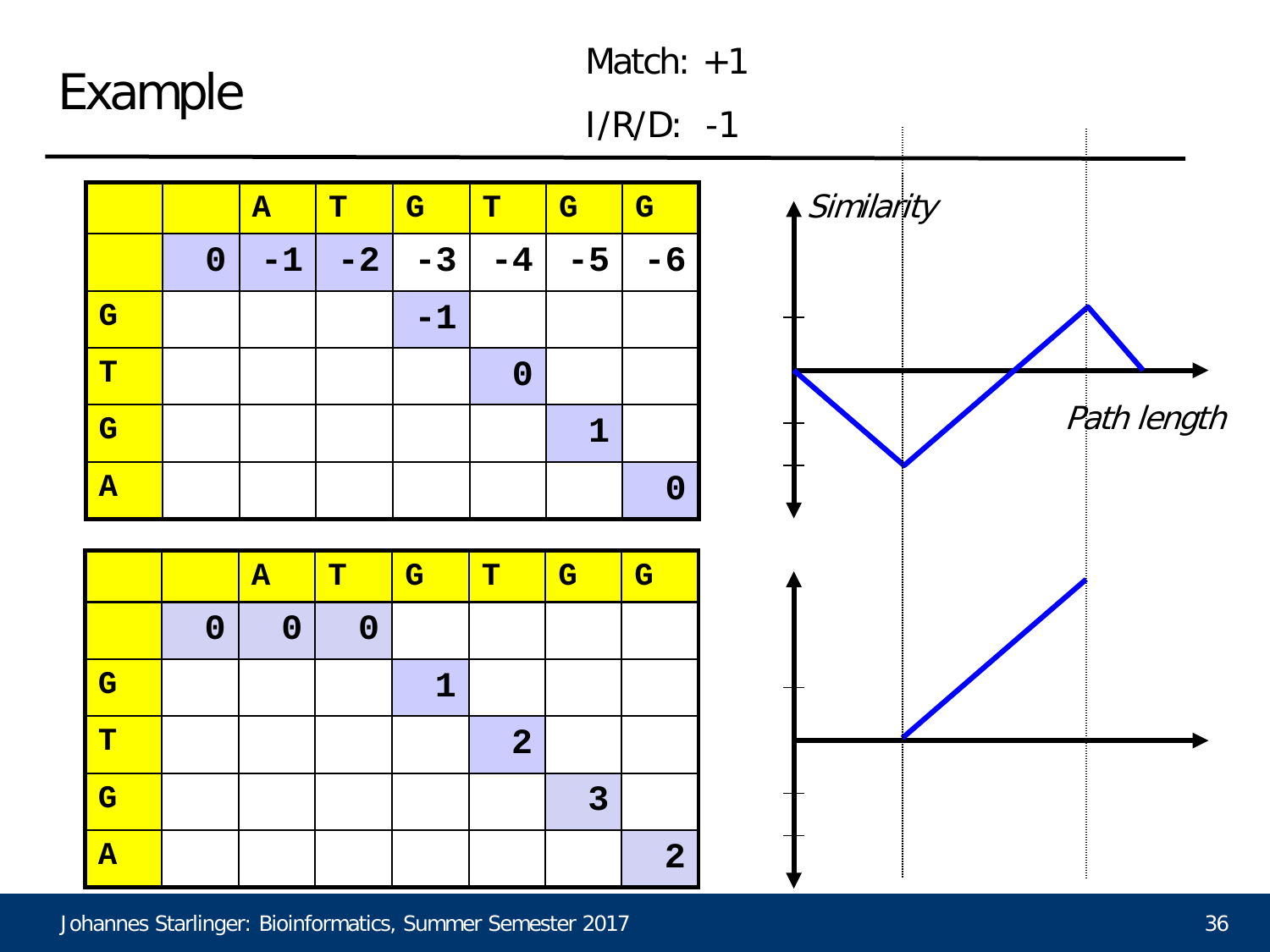- Smith, Waterman: "Identification of common molecular subsequences", J. Mol. Bio 147, 1981
- Idea
	- Note: Local paths need not span the entire strings
	- Look at a single (global) path
	- A series of matches (positive values for scoring function s) creates a series of increasing similarity values
	- Any step with s<0 lowers the score
	- Whenever the score gets below 0, we can forget this continuation of the path
	- Instead of carrying on, we conceptually start a new (local) path
	- To this end, we simply set  $d := 0$  whenever it would be  $d < 0$
	- The highest value in the matrix is the end of the best local path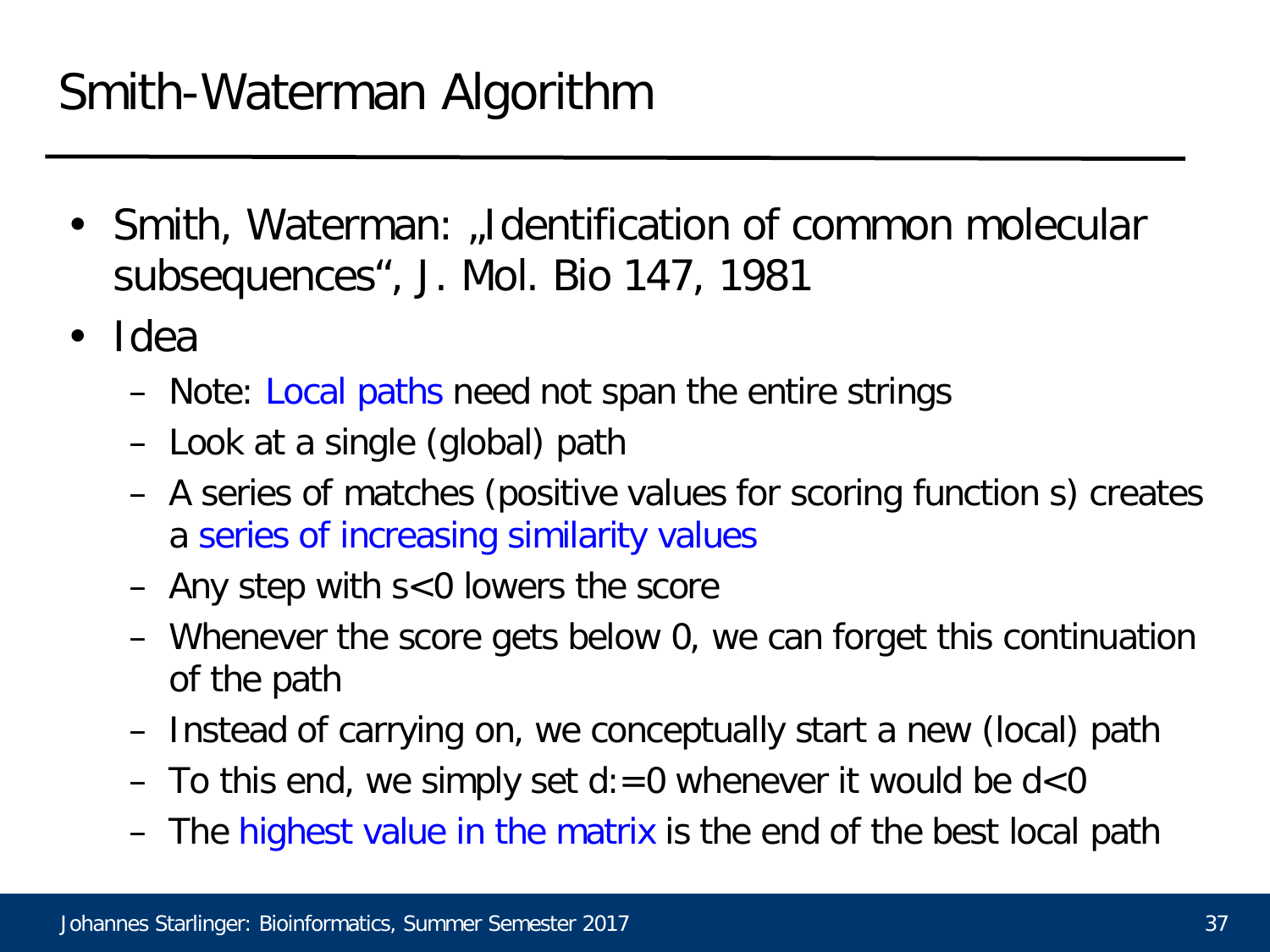### Computation

- The same ideas as before
- We compute  $sim^*(A,B)$  as  $d(n,m)$  with
	- Assume ∀X:  $s(X, )$  <0 and  $s( , X)$  <0

$$
d(i,0) = 0 \qquad d(0,j) = 0
$$

$$
d(i, j) = \max \begin{cases} d(i, j-1) + s(., B[j]) \\ d(i-1, j) + s(A[i], \_) \\ d(i-1, j-1) + s(A[i], B[j]) \\ 0 \end{cases}
$$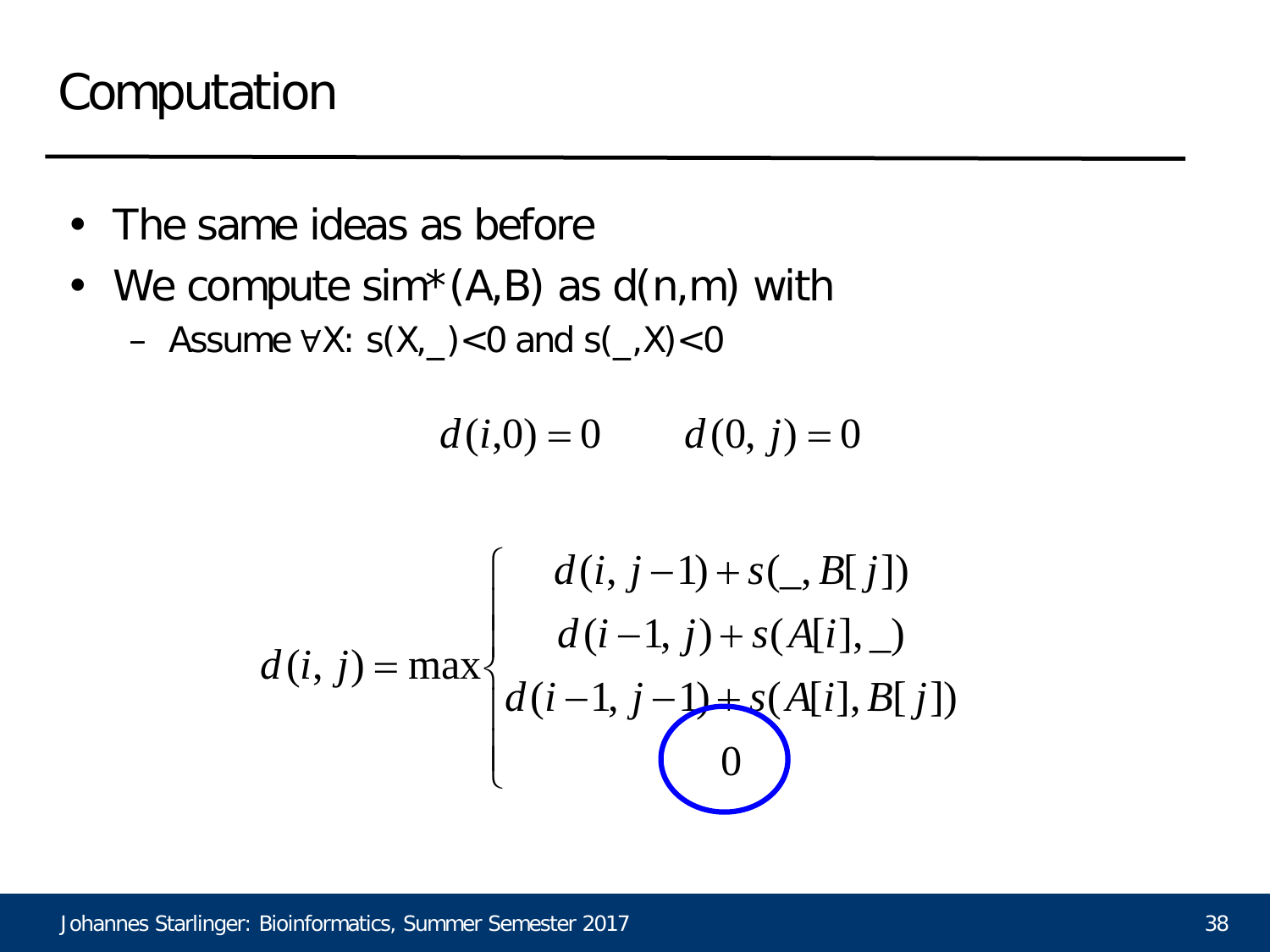#### Example

I/R/D: -1

|   |      | $\overline{\mathbf{A}}$ | $\mathbf{T}$ | $\mathbf{G}$ | $\mathbf{T}$ | $\bullet$ | $\mathbf G$ |
|---|------|-------------------------|--------------|--------------|--------------|-----------|-------------|
|   |      | $-1$                    | $-2$         | $-3$         | $-4$         | $-5$      |             |
| Α |      |                         |              |              | $-2$         | $-3$      |             |
| т | $-2$ |                         | $\bf{2}$     |              |              |           | -2          |
| G | -3   | $-1$                    |              |              | 2            |           |             |



|                         |   | $\overline{\mathbf{A}}$ | т            | $\mathbf{G}$ | т            | $\overline{\mathbf{C}}$ | $\mathbf G$ |
|-------------------------|---|-------------------------|--------------|--------------|--------------|-------------------------|-------------|
|                         | 0 | 0                       | $\bf{0}$     | 0            | $\bf{0}$     | 0                       | 0           |
| $\overline{\mathbf{A}}$ | 0 |                         | 0            | 0            | 0            | 0                       | 0           |
| т                       | 0 | 0                       | $\mathbf{2}$ | 1            | $\mathbf{1}$ | $\bf{0}$                | 0           |
| $\overline{\mathbf{G}}$ | 0 | 0                       |              |              | $\mathbf{2}$ | 1                       | 1           |

**ATGTCG ATG\_\_\_**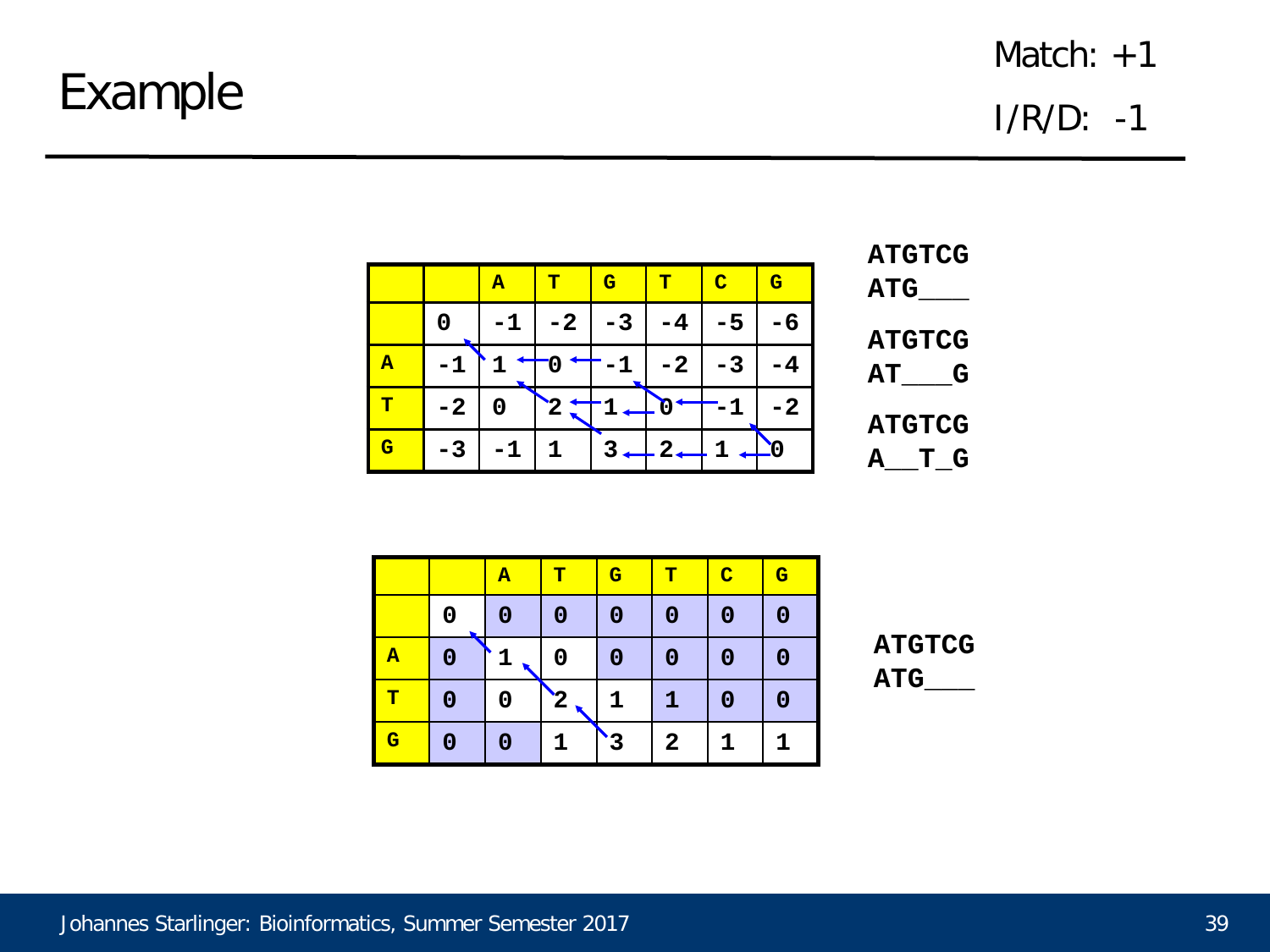## Local versus global Alignment

- Global Alignment
	- Comparison of two entire sequences
	- Use when you know the sequences are related
	- Interest: The differences
	- Example: Proteins of the same family
- Local Alignment
	- Finds interesting regions in yet uncharacterized sequences
	- Use when trying to relate a sequence to other (known) sequences
	- Interest: The similarities
	- Often a first step before global alignment
	- Example: Find similar genes in other species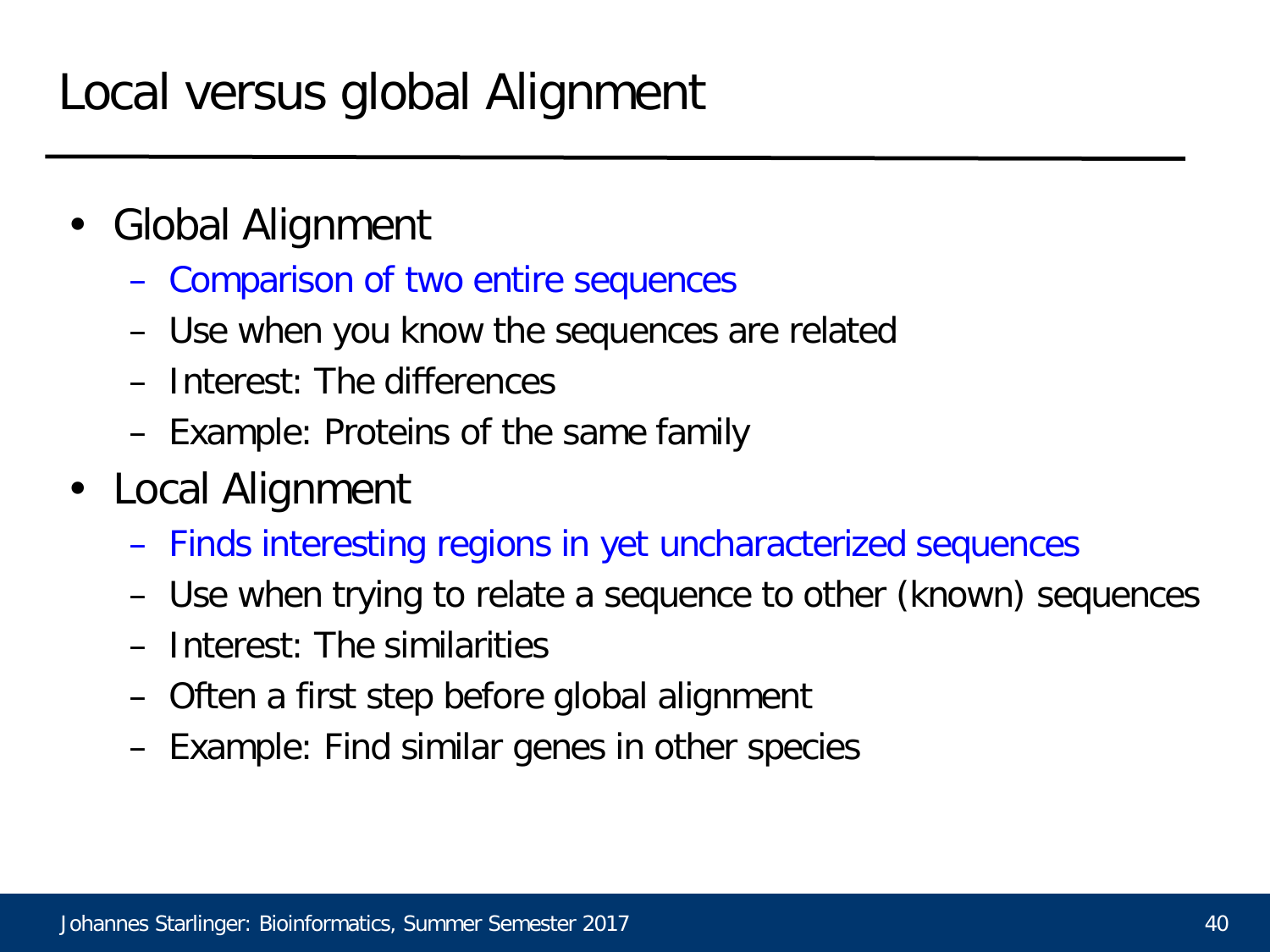### Beware: Not all Events are Equal